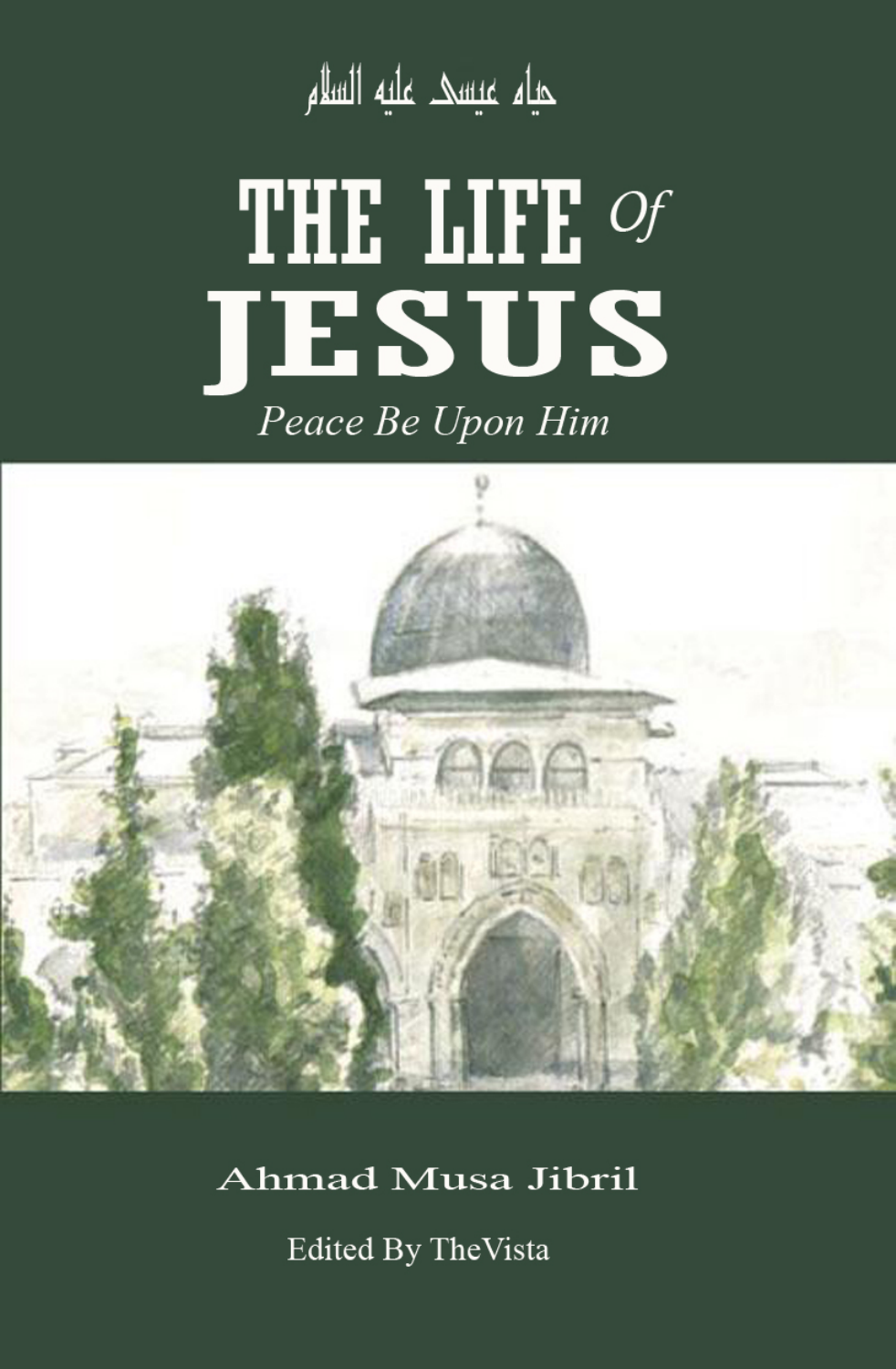## The Life of Isa in Islam: **Written by: Ahmad Musa Jibril**

The life of the Prophet Isa alayhe salam has been a topical issue of late in the media as well as in popular culture. There is a new awareness and heightened curiosity worldwide regarding the amazing life and miracles of Isa alayhe salam. His personality has impacted the three major religions of this world, namely Judaism, Christianity, and Islam. Given the importance of his time on earth, it is critical for mankind to fully understand his pivotal role in shaping history as well as the final days.

The importance of Isa alayhe salam is apparent in the status that is assigned to him in Islam. He was the last messenger and prophet before the Prophet Muhammad salla allahu alayhe wasalam, as well as the last messenger of Bani Israel. Allah has bestowed a special favor on the family of Isa alayhe salam by mentioning his name 25 times, and his mother"s 31 times in the Quran. Isa"s name is mentioned in the Quran even more than the Prophet Muhammad"s name. Prophet Isa"s mention is noted in ten different situations in the Quran. There is even an entire chapter (surah) named after Isa"s mother, Maryam alayha salam, as well as his grandparents, Al-Imran alayhum asalam, who were chosen over all of mankind. This surah, Surat Al-Imran, also reveals the story of Maryam alayha salam. It outlines a description of her lineage and upbringing. It also relates the pure conception and birth of Isa alayhe salam.

The fact that Isa's story is mentioned in the Quran, highlights his importance. There are incidents mentioned related to him or his mother in one part, and then completed in another. This adds to the reader"s curiosity concerning his status and keeps one interested in his story, and his revered status in Islam.

At the crux of the Isa story is how he is caught between two groups. On the one hand, there are the Jews, who in their hatred claim that he is not a messenger and want nothing less than his crucifixion. On the other hand, there are the Christians, who raised him to a level of extreme glorification, claiming he is the son of God and God"s incarnate.

There were among the children of Israel many pious people, and from them was the family of Imran alayhum asalam, as stated in the Quran.

## إِنَّ اللَّهَ اصْطَفَى آدَمَ وَنُوحًا وَآلٍَ إِبْرَاهِيمَ وَآلَ عِمْرَانَ عَلَى الْعَالَمِينَ ْص ِإ ِإ ذرَّيَّةً بَعْضُهَا مِنْ بَعْضٍ وَاللَّهُ سَمِيعٌ عَلِيمٌ

Allah chose Adam, Noah, the family of Abraham and the family of Imran above the Alaamin (mankind and jinns) (of their times). Offspring, one of the other, and Allah is the All-Hearer, All-Knower. 3:33-34

Imran alayhe salam was a pious, adherent, worshiping man whose family chain linked back to Dawud alayhe salam. It was due to the piety of Al-Imran family that Allah saved their generation from mischief and evil. However, Imran"s wife, Hannah bint Fakood alayha salam, was unable to give birth to children. One day after having seen a mother bird care for its young by regurgitating food into their mouths, it was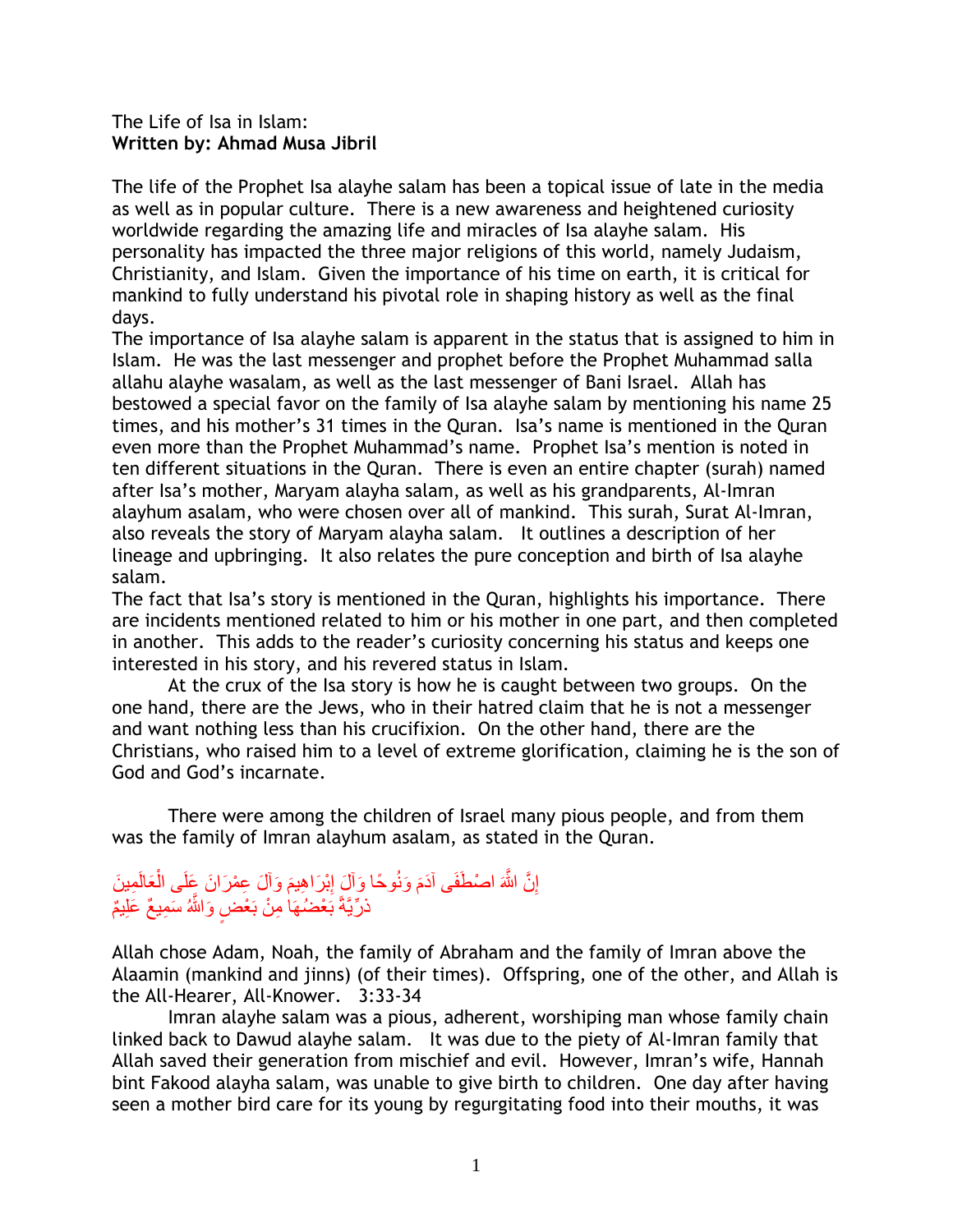then Hannah desired children for herself. This, however, was not conceivable since she was beyond the child-bearing age, and was not even able to do so during those years. She prayed to Allah for a child, and He who responds to his servant by "Kun Fayakun", answered her prayer. As soon as she felt the child"s movements in her womb, she promised to dedicate the child to the service of Allah, as gratitude to Allah.

(Remember) when the wife of Imran said, "Oh my Lord! I have vowed to You what (the child that) is in my womb to be dedicated for Your services (free from all worldly work; to serve Your place of worship), so accept this, from me. Verily, You are the All-Hearer, the All-Knowing. 3:35

#### إِذْ قَالَتِ امْرَ أَةُ عِمْرَ انَ رَبِّ إِنِّي نَذَرْتُ لَكَ مَا فِي بَطْنِي مُحَرَّرًا فَتَقَبَّلْ مِنِّي إِنَّكَ أَنْتَ السَّمِيعُ الْعَلِيمُ ْص َط َط

She wanted a male child to give to the maintenance of Beit AlMaqdis, a place of worship in Jerusalem, since that was the tradition of the time. There were many reasons for having a male in this position. The main reason was due to the predominately male atmosphere which preferentially required men to be the family delegate in the social setting. Another reason was when a woman is on her period, she would be unable to attend to the place of worship"s needs, which is a day-to-day responsibility. Finally, the caretaker of Beit AlMaqdis would have to reside there or in its proximity, potentially compromising the security of a female caretaker.

Finally, Hannah gave birth to a girl:

Then when she delivered her (child Mary), she said:

"Oh my Lord! I have delivered a female child,"-and Allah knew better what she delivered- "And the male is not like the female, and I have named her Mary, and I seek refuge with you (Allah) for her and for her offspring from Satan, the outcast." 3:36

#### فَلَمَّا وَضَعَتْهَا قَالَتْ رَبِّ إِنِّي وَضَعْتُهَا أُنْثَى وَاللَّهُ أَعْلَمُ بِمَا وَضَعَتْ وَلَيْسَ الذَّكَرُ كَالْأُنْثَى وَإِنِّي سَمَّيْتُهَا مَرْيَمَ وَإِنِّي َط ا<br>أ أُعِيذُهَا بِكَ وَذُرِّيَّتَهَا مِنَ الشَّيْطَانِ الْرَّجِيمِ ِإ ُن

Despite Hannah"s disappointment, Allah knew ultimately what was best. He had planned for Maryam alayha asalam to be the first female caretaker of Beit AlMaqdis.

Allah had bestowed upon Maryam alayha salam many blessings. The Prophet Muhammad salla allahu alayhe wasalam said she is of the best of women. She is among the four women that are guaranteed heaven. The others being Khadija, the wife of the Prophet, Asiya, the wife of Fir"aun, and Fatima, the daughter of Prophet Muhammad. Maryam was the only woman whose son is attributed to her, rather than the father. She was the only woman to have been chosen for the pure birth of a prophet. She was also honored as being the mother of one of the most important figures in history.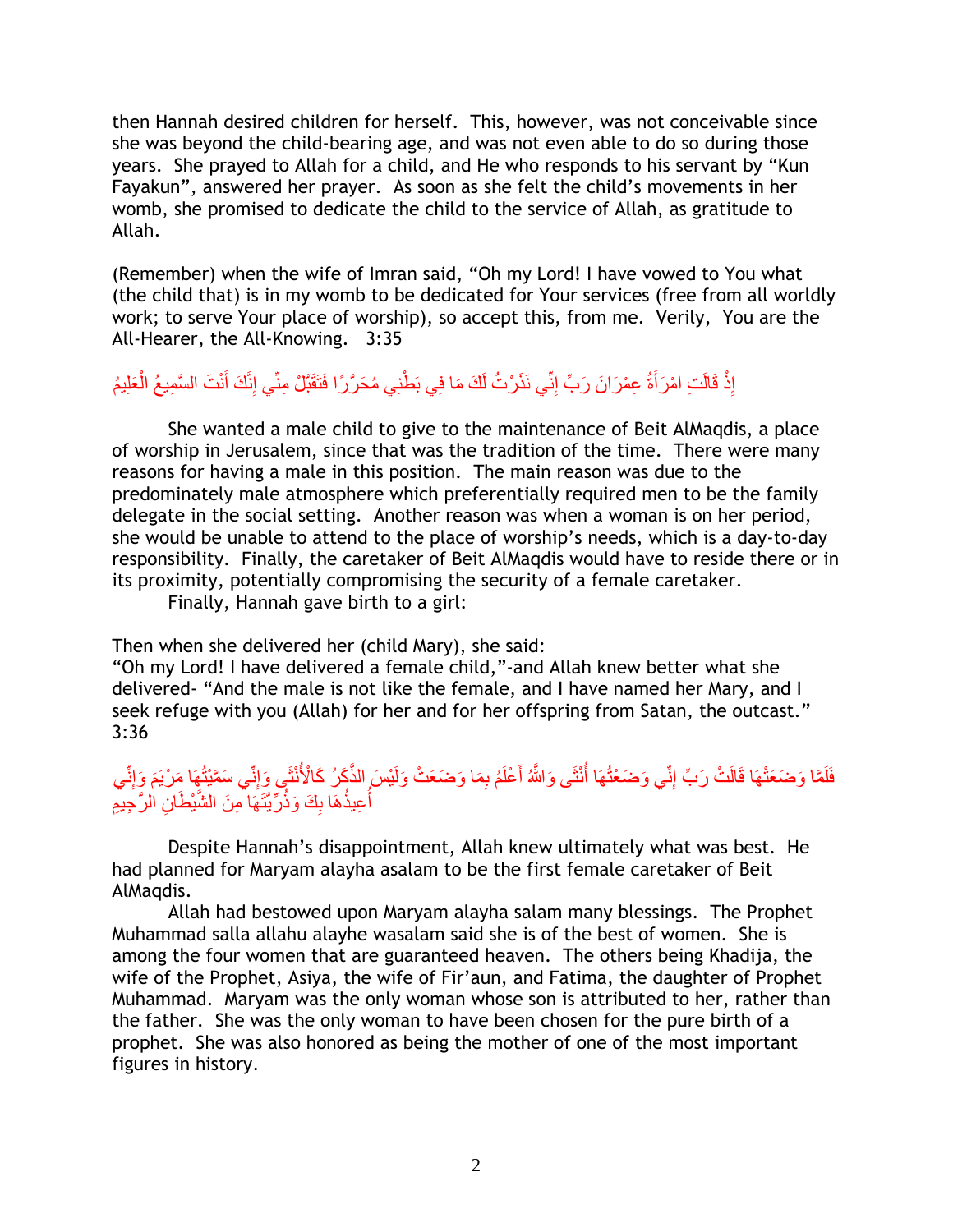## إِنِّي أُعِيذُهَا بِكَ وَذُرِّيَّتَهَا مِنَ الشَّيْطَانِ الرَّجِيمِ ِإ ا<br>أستقام المستقبل المستقبل المستقبل المستقبل المستقبل المستقبل المستقبل المستقبل المستقبل المستقبل المستقبل المس<br>المستقبل المستقبل المستقبل المستقبل المستقبل المستقبل المستقبل المستقبل المستقبل المستقبل المستقبل المستقبل

"And I seek refuge with you (Allah) for her and for her offspring from Satan, the outcast." 3:36

In Bukhari, the Prophet said, "There is no newborn except the Shaytan pokes him in his side, thereby coming out crying, except Maryam and her son." Abu Huraira then recited, "إِنِّي أَعِيذُهَا بِكَ وَذُرِّيَّتَهَا ِإ ُن

This hadith is evidence that Hannah"s dua to seek refuge in Allah for her progeny from the devil was answered. In fact, this dua was answered fully since Maryam alayha salam and Isa alayhe salam did not have the effect of the devil on them. This would have been true for any offspring that followed. However, her lineage ended with Isa.

## فَتَقَبَّلَهَا رَبُّهَا بِقَبُولٍ حَسَنٍ وَأَنْبَتَهَا نَبَاتًا حَسَنًا وَكَفَّلَهَا زَكَرِيَّا َط ْص

 $\overline{a}$ 

**"**So her Lord (Allah) accepted her with goodly acceptance. He made her grow in good manner and put her under the care of Zakariya." 3:37

"Fataqaballaha" meaning Allah accepted Hannah"s pledge and desire to give Maryam to the service of Beit AlMaqdis. Allah gave her an outer appearance of peace and tranquility. Hannah alayha salam then took Maryam alayha salam to reside among the pious, so that she would learn and worship with them.

ذَلِكَ مِنْ أَنْبَاءِ الْغَيْبِ نُوحِيهِ إِلَيْكَ وَمَا كُنْتَ لَدَيْهِمْ إِذْ يُلْقُونَ أَقْلَامَهُمْ أَيُّهُمْ يَكْفُلُ مَرْيَمَ وَمَا كُنْتَ لَدَيْهِمْ إِذْ يَخْتَصِمُونَ َط َط ْص اَط ِإ ْص َط "This is part of the news of the Ghaib (unseen) which We inspire you with (Oh Muhammad). You were not with them, when they cast lots with their pens as to which of them should be charged with the care of Mary; nor were you with them when they disputed. 3:44

A crowd gathered as Hannah alayha salam carried Maryam alayha salam to Beit AlMaqdis. Hannah addressed them and said she had given an oath to Allah that her offspring would be dedicated to the service of Beit AlMaqdis. She was unable to enter the masjid due to her menstrual cycle, and refused to take Maryam back home because of the oath she had given. Hannah needed someone to take care of and watch over Maryam by giving her food, water, and clothing. Zakariya alayhe salam, who was also a messenger, stepped forward for her care. He volunteered to take care of Maryam alayha salam, since his wife was Maryam"s aunt (her mother"s sister), or his wife was Maryam"s sister (depending on the conflicting narrations; however, it is probable that he was Maryam"s brother-in-law). However, others also wanted the honor of caring for Maryam alayha salam. The dispute continued and the decision was made to draw lots, kur'ah.<sup>1</sup> There are two

<sup>&</sup>lt;sup>1</sup> Kur'ah was narrated to us as being performed by messengers in three different situations. The first example was with Prophet Younis, alayse salam. Prophet Younis, along with other people, were on a ship when it started to sink. The people on the ship stated the reason the ship was sinking was due to someone who had disobeyed his master.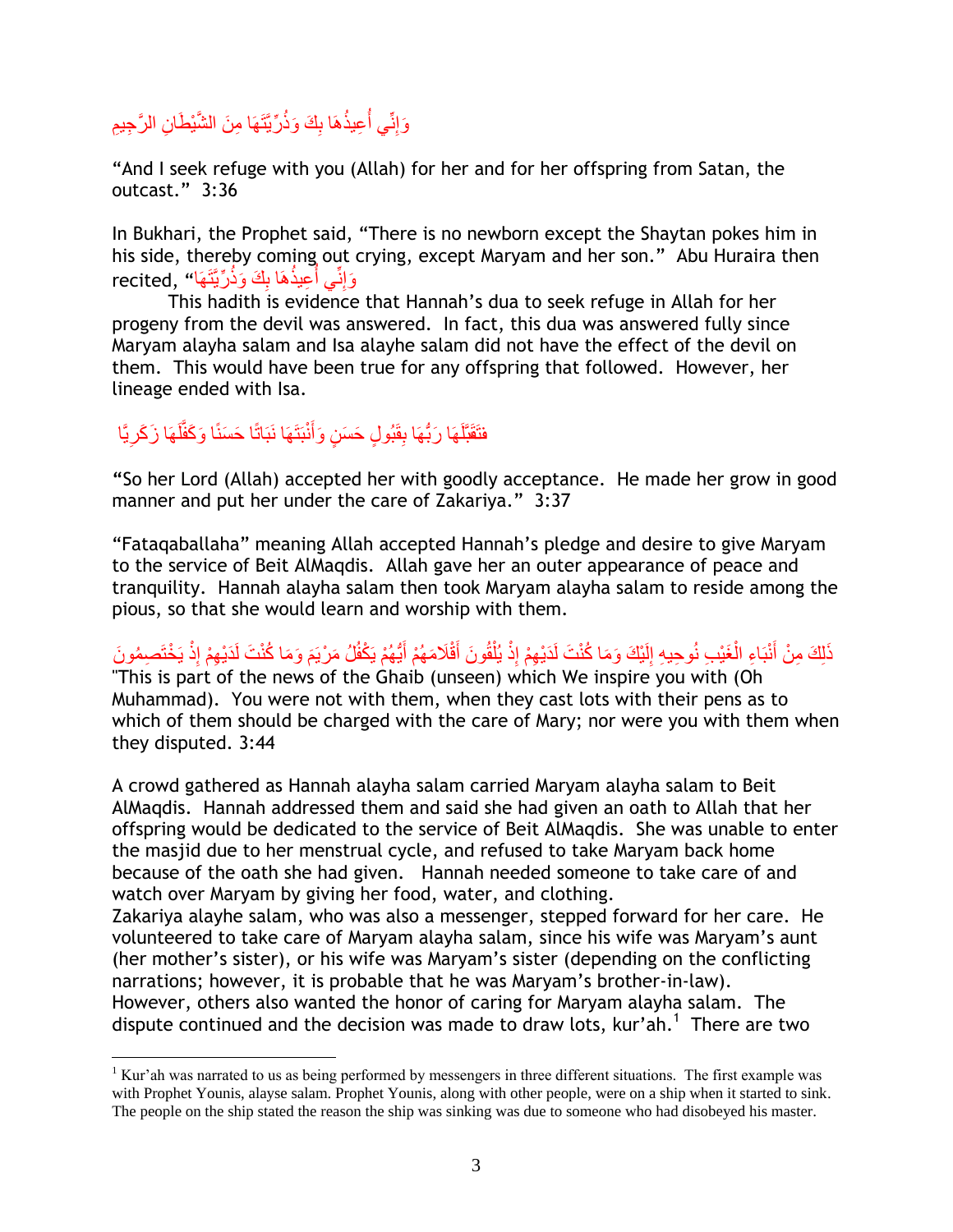different narrations as to how the dispute was settled. The first narration states that pens that were used for writing the Tawrah were cast into the river. A young child who had not reached the age of puberty would select a pen and the owner of it would be the one responsible for the care of Maryam alayha salam. This was done three times, and each time Zakariya's pen was chosen. The second narration states that several pens were cast out. The owner of the pen that went against the current would be responsible for Maryam"s care. This was done three times, and each time Zakariya's pen was chosen.

Allah chose Zakariya alayhe salam to be Maryam"s caretaker since he was the best among the people of that time. He was a messenger of Allah with the most knowledge and fiqh and could convey it to Maryam alayha salam. In addition, Allah wanted to inspire Zakariya alayhe salam through miracles Maryam alayha salam received.

#### كُلُّمَا دَخَلَ عَلَيْهَا زَكَرِيَّا الْمِحْرَابَ وَجَدَ عِنْدَهَا رِزْقًا قَالَ يَا مَرْيَمُ أَنَّى لَكِ هَذَا قَالَتْ هُوَ مِنْ عِنْدِ اللَّهِ إِنَّ اللَّهَ يَرْزُقُ ِإ َط ِإ ْص ِإ َّن ِإ مَنْ يَشَاءُ بِغَيْرِ ِإ

Every time that he entered (her) chamber to see her, he found her supplied with sustenance. He said: "O Maryam! From where have you got this?" She said, "From Allah." Verily, Allah provides sustenance to whom He wills, without limit."3:37

Every time Zakariya, who was the only person to enter upon Maryam, came into the mihrab<sup>2</sup> (chamber), he found with Maryam sustenance that was out of season.

## أَنَّى لَكِ هذا*َ* َط

 $\overline{a}$ 

"O Maryam! From where have you got this?"3:37

#### ِإ قَالَتْ هُوَ مِنْ عِنْدِ اللَّهِ إِنَّ اللَّهَ يَرْزُقُ مَنْ يَشَاءُ بِغَيْرِ ِإ ِإ

She said: "From Allah." Verily, Allah provides sustenance to whom He wills, without limit."3:37

This sustenance was not from a creation, but rather from Allah, the one who provides without limits. Allah made Zakariya alayhe salam notice that Maryam alayha salam was truly blessed and because of the miracles he witnessed, Zakariya asked Allah for a child in order to further carry on the message of Allah. Instantly, his dua was answered.

## هُنَالِكَ دَعَا زَكَرِيَّا رَبَّهُ قَالَ رَبِّ هَبْ لِي مِنْ لَدُنْكَ ذُرِّيَّةً طَيِّبَةً إِنَّكَ سَمِيعُ الدُّعَاءِ ِإ

They decided to do kur'ah, draw lots, to see who was the cause of the ship to sink. They placed all the names into a jar, and Younis's name was pulled out. Therefore, they threw him overboard where Allah commanded a whale to swallow him. The second example was with Zakariya, which is mentioned above. The third is of Prophet Muhammad, sallahu alayhe wasalam, where if he needed to make a decision as to which wife to take with him on a trip, he would place all the names in a jar. The name that was chosen would be the wife that would accompany him on his trip.

 $2<sup>2</sup>$  It should be noted the mihrab was an upper level room in or atop a place of worship that was solely used for worship. This is unlike today's understanding of what a mihrab is--the place where the Imam prays and leads the prayer.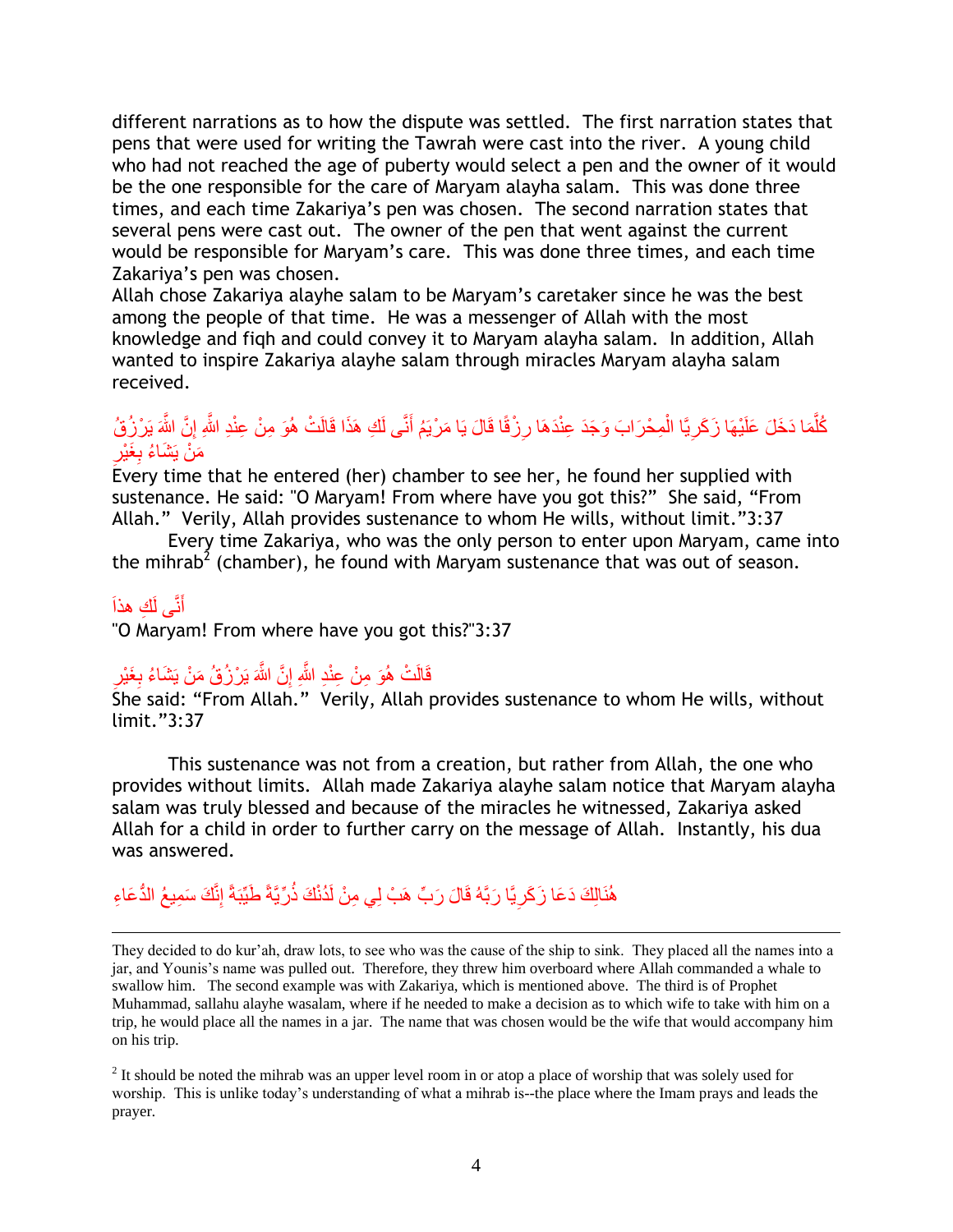#### فَنَادَتْهُ الْمَلَائِكَةُ وَهُوَ قَائِمٌ يُصَلِّي فِي الْمِحْرَابِ أَنَّ اللَّهَ يُبَشِّرُكَ بِيَحْيَى مُصَدِّقًا بِكَلِمَةٍ مِنَ اللَّهِ وَسَيِّدًا وَحَصُورًا وَنَبِيًّا ًح ِإ ِإ ِإ َط ْص ْص ِ منَ الْصَّالْحِينَ **3:38-39**

"At that time Zakariya invoked his Lord, saying: "O my Lord! Grant me from You, a good offspring. You are indeed the All-Hearer of invocation." 3:38

"Then the angels called him, while he was standing in prayer in al-Mihrab (a praying place) (saying): "Allah gives you glad tidings of Yahya (John) confirming (believing in) the Word from Allah (i.e. creation of Jesus the word from Allah "Be! And he was!), noble, keeping away from sexual relations with women, a Prophet, from among the righteous." 3:39

He said: "Oh my Lord! Make a sign for me." Allah said: "Your sign is that you shall not speak to mankind for three days except with signals. And remember your Lord much (by praising Him again and again), and glorify (Him), in the afternoon and in the morning." 3:40

In another verse Allah mentions that Zakariya alayhe salam used to praise him. Though seemingly contradictory, Zakariya alayhe salam refrained from engaging in worldly matters, but continued to utter the praise of Allah.

From this example, Allah shows us his supremacy in his provision whether or not the means are available. This is specifically illustrated in three ways. The first being where the means are provided and one receives the offspring. In this case, a male and female are healthy and are able to conceive children. The second is a situation where the means are available but one is unable to conceive, as was the case with Zakariya alayhe salam. Finally, a situation where the means are not available and yet one is able to conceive. Isa and Adam are two examples of the latter situation. That is why depending entirely on the means is shirk. Allah teaches us through the story of Maryam alayha salam that his powers are limitless and he reigns supreme over all things. Therefore, our trust should be placed with Him.

As Maryam alayha salam was praying the angels came to her and said:

#### إِذْ قَالَتِ الْمَلَائِكَةُ يَا مَرْيَمُ إِنَّ اللَّهَ اصْطُفَاكِ وَطَهَّرَكِ وَاصْطُفَاكِ عَلَى نِسَاءِ ِإ ْص

And (remember) when the angels said: "Oh Mary! Verily, Allah has chosen you, purified you (from polytheism and disbelief), and chosen you above the women of the Alamin (mankind and jinns)."

3:42

In one verse Allah, subhana watala has shown Maryam alayha salam his favor twice by choosing her over the rest of the women of creation.

The story and Maryam alayha salam and Isa alayhe salam is revealed in Surat Maryam.

ِاذْكُرْ فِي الْكِتَابِ مَرْيَمَ إِذِ انْتَبَذَتْ مِنْ أَهْلِهَا مَكَانًا شَرْقِيًّا َط َط ْص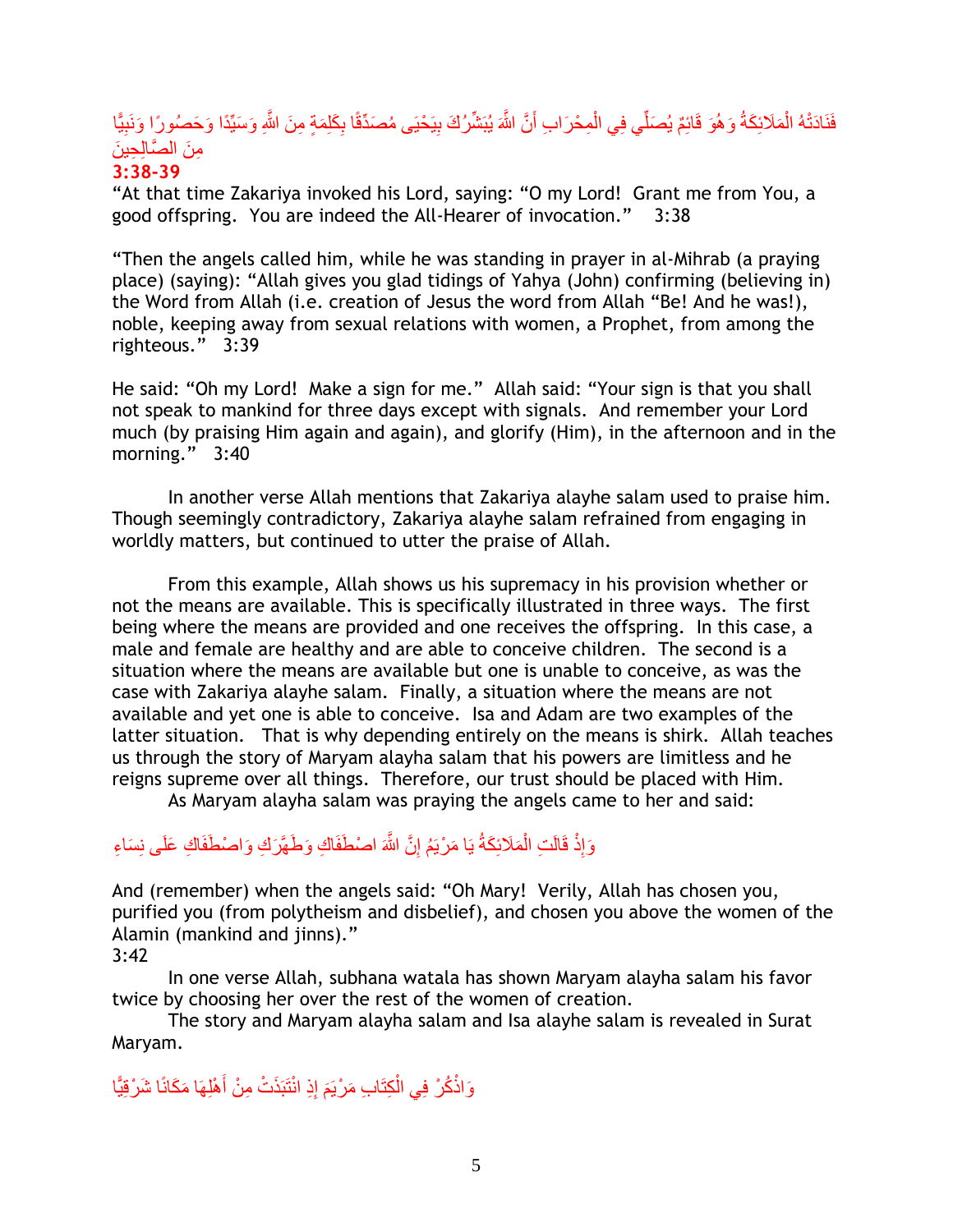And mention in the Book (the Quran, O Muhammad, the story of) Mary, when she withdrew in seclusion from her family to a place facing east. 19:16

Maryam alayha salam left the mihrab towards the east of Jerusalem.<sup>3</sup> There are three narrations as to why she left the mihrab. One states she needed to relieve herself. Another one states that because she was on her menstrual cycle she was unable to stay in the mihrab. The third narration states she wanted to worship alone in seclusion. There is not one narration that is stronger than the other. However, the emphasis is on her desire to stay apart from society, which is indicative of her nature.

#### فَاتَّخَذَتْ مِنْ دُونِهِمْ حِجَابًا فَأَرْسَلْنَا إِلَيْهَا رُوحَنَا فَتَمَثَّلَ لَهَا بَشَرًا سَوِيًّا ًح ِإ َّن اَط ِإ ْص َط

She placed a screen (to screen herself) from them; then We sent to her our Ruh (Angel Jibril), and he appeared before her in the form of a man in all respects. 19:17

In this aya, Maryam screens herself with a hijab, which means a physical barrier or piece of clothing, which prevents her from being seen.

#### فَأَرْسَلْنَا إِلَيْهَا رُوحَنَا اَط ِإ ْص َط

"We sent to her Our angel" 19:17

In the Quran, Allah uses the word "rooh", or soul, which refers to Angel Jibril. Angel Jibril is called the soul for three reasons. He is the soul of human kind and delivers what is needed for salvation, as well as what fuels the spirit. Second, the term "ya roohy" is like a term of endearment, expressed to the most beloved creation of Allah. Finally, Angel Jibril is a spiritual being that exudes all things good and pure, without being tainted by evil.

Angel Jibril has appeared in different forms, depending who the message was being carried to. When he came to the Prophet Muhammad salla allahu alayhe wasalam, he came in his original form. When he asked Prophet Muhammad salla allahu alayhe wasalam to recite he lifted one wing which covered the horizon. The Prophet was so terrified that he went running back in fear to his wife and cried to her, cover me, cover me.

However, when he appeared to Maryam alayha salam, he revealed himself as a

#### man. فَثَمَثَّلَ لَـهَا بَشَرًا سَوِيًّا ًح ِإ َّن **19:17**

 $\overline{a}$ 

means in a beautiful handsome male figure.

Based on the premise that Angel Jibril revealed himself to her, can one say that Maryam was a prophet or messenger? There are two opinions on this issue. The former being that few scholars adopt the opinion that she was a prophet since Angel

 $3$  Ibn Abbas once commented regarding this verse (S.19:16) stating, "Wallahi, I know why the Christians take the east as their qiblah (direction). This is because Maryam went towards the east."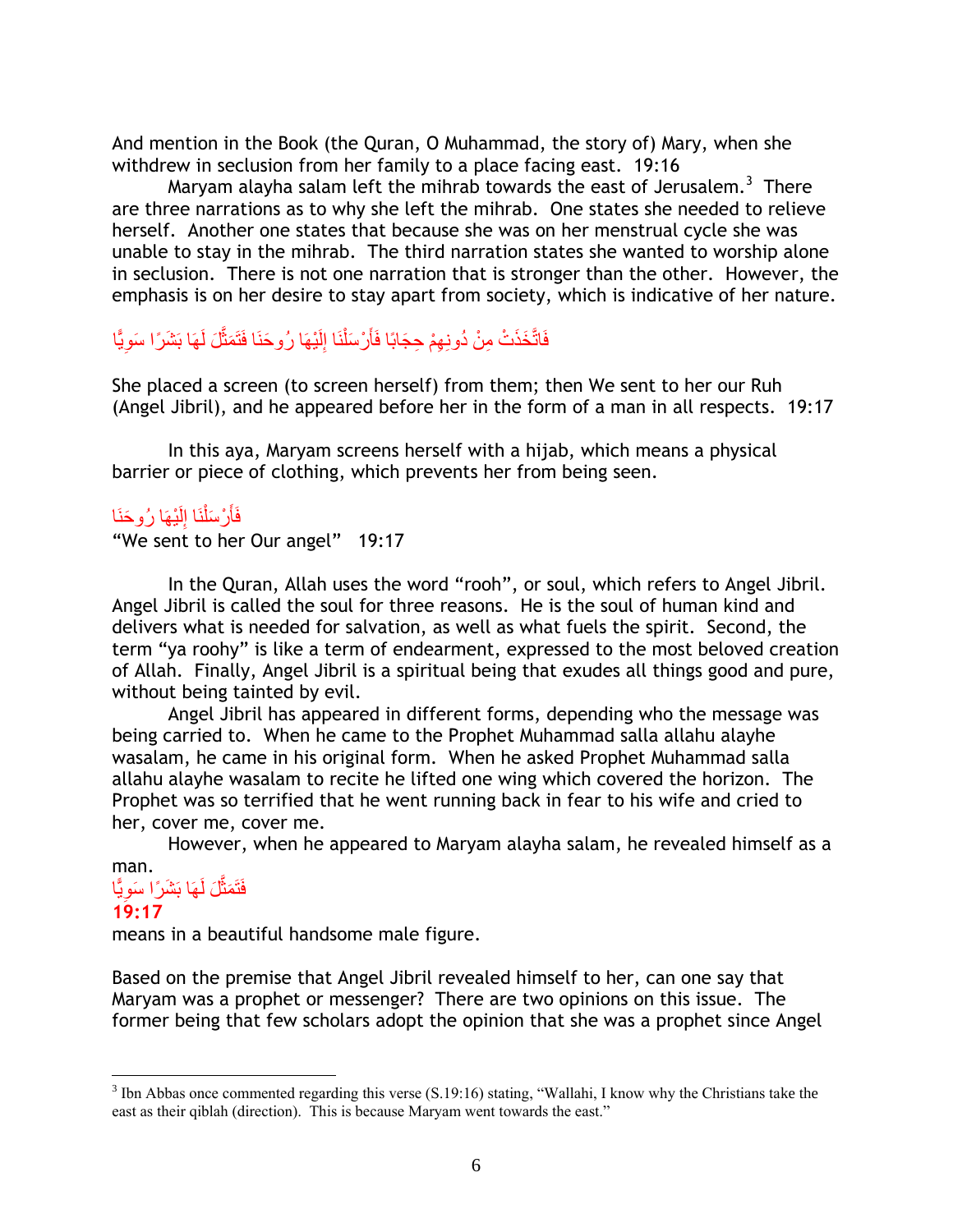Jibril came to her. Though, a vast majority say she was not a prophet and is actually a waliya, or one who is close to Allah.

One who receives revelation is not necessarily a prophet. An aya in the Quran in Surat Al-Nahl states, "Wawha rabuka ila al-nahl"16:68, Allah gave revelation to the bees. This supports the fact that mere reception of revelation does not mean prophethood. Another reason that supports her being a waliya is that a female messenger would be required to travel, which would be unsafe for her. It would also be difficult for a female prophet to convey the message of Allah due to menstruation, pregnancy, or childbirth. The most decisive proof is the aya in surah 5, verse 75 which states, "Wa Ummuhu sideeqa", his (Jesus) mother was a woman of truth (high ranked believer).

The term "sawia" (19:17) in this verse describes Angel Jibril. This word implies he has no deficiency in his character, nor is he a horrible sight. All angels come in this form. In order not to frighten Maryam alayha salam, Angel Jibril appeared to her as a handsome man. Due to her lack of contact with men, and Angel Jibril's actual alarming form, it was important that he appeared to her as a handsome man.

#### قَالَتْ إِنِّي أَعُوذُ بِالرَّحْمَ*نِ م*ِنْكَ إِنْ كُنْتَ تَقِيًّا ِإ ِإ َط

She said: "Verily! I seek refuge with the Most Beneficent (Allah) from you, if you do fear Allah." 19:18

When Angel Jibril came to Maryam alayha salam, she was horrified and speechless, but her response was that of a pious woman. Her warning to stay away would apply only to one who fears Allah. It would be useless to make such a statement for those who do not have any fear from Allah. Of all the possible names and attributes of Allah, Maryam alayha salam referred to Him as ArRahman, the merciful, rather than the Vengeful or the Mighty. She appealed to His having mercy on her weakness, on being female, on being alone.

## قَالَ إِنَّمَا أَنَا رَسُولُ رَبِّكِ لِأَهَبَ لَكِ غُلَامًا زَكِيًّا َط

(The angel) said: "I am only a Messenger from your Lord, (to announce) to you the gift of a righteous son." 19:19

Angel Jibril comforted her and tried to calm her by saying he was a messenger from Allah. She believed him because she saw in him purity, or some say that Allah inspired her to believe in him.

# لِأَهَبَ <u>أَل</u>َٰئِ

Here the verse says to grant you (it refers to granting something with nothing expected in return). Angel Jibril was sent to grant Maryam a baby boy by the will of Allah.

# غُلامًا زَكِيًّا

One of the attributes of that boy is zaky, meaning that he is pure and not an illegitimate child.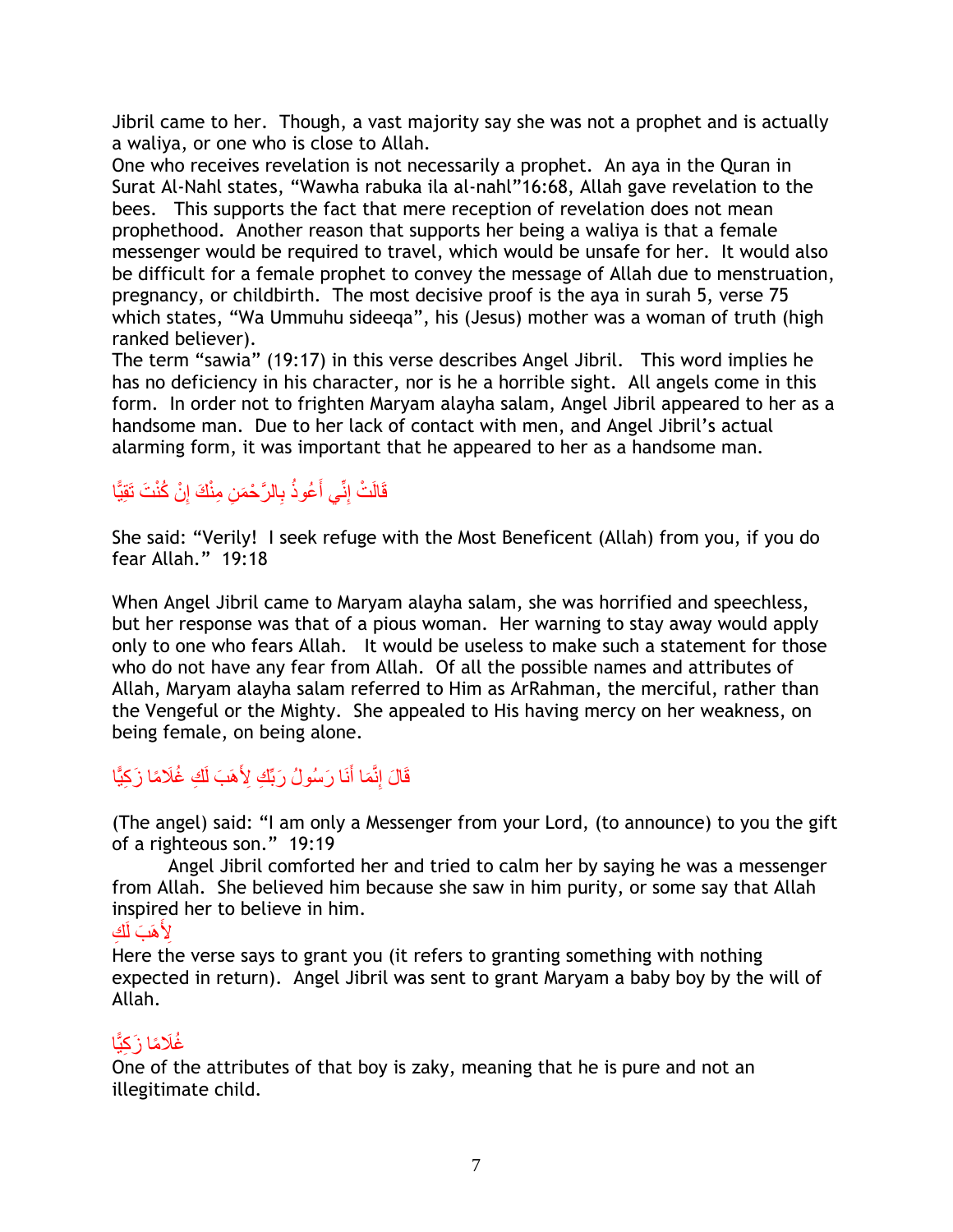### قَالَتْ أَنَّى يَكُونُ لِي غُلَامٌ وَلَمْ يَمْسَسْنِي بَشَرٌ وَلَمْ أَكُ بَغِيًّا َط َط

She said: "How shall I have a son, seeing that no man has touched me, nor am I unchaste?" 19:20

Maryam alayha salam was appalled to hear that she would bear a child when she was not married nor had been touched by a man. Her modesty and honor would be compromised.

# بَغِيًّا

The term "baghiyya" (19:20) implies someone who prostitutes and desires men. Maryam adamantly exclaims that she is not one who follows such desires.

## قَالَ كَذَلِكِ قَالَ رَبُّكِ هُوَ عَلَيَّ هَيِّنٌ وَلِنَجْعَلَهُ آيَةً لِلنَّاسِ وَرَحْمَةً مِنَّا وَكَانَ أَمْرًا مَقْضِيًّا َط

He said: "So (it will be), your Lord said: "That is easy for Me (Allah): and (We wish) to appoint him as a sign to mankind and a mercy from Us (Allah), and it is a matter (already) decreed, (by Allah).' " 19:21

Jibril informs Maryam alayha salam that Allah"s commands are effortless and He wills it and so it happens. Just as Allah granted Zakirya a child, he is capable of doing the same for Maryam alayha salam.<sup>4</sup>

# هَيِّنٌ وَلِنَجْعَلَهُ آيَةً لِلنَّاسِ وَرَحْمَة

He (Jesus) was a miracle who brought miracles to mankind.

# وَرَحْمَةً مِنَّا

 $\overline{a}$ 

He also was a mercy to humanity and a beacon of salvation through the teachings Allah revealed to him.

## وَكَانَ أَمْرًا مَقْضِيٍّ َط

Angel Jibril conveyed to Maryam alayha salam this was something destined by Allah.

The question of Isa's conception was answered in three different ways.<sup>5</sup>

<sup>&</sup>lt;sup>4</sup> There are four ways in which to conceive a child. The first way is without a father nor a mother, which is the example of Adam alayse salam. The second is without having a father, like Isa alayhe salam. The third way is by a man alone, like Hawa'a was created from the rib of Adam. Finally, from both parents, a father and a mother.

<sup>&</sup>lt;sup>5</sup> From this example, we learn that one question can be answered in many different ways. The answer is dependent on the one who asks and their reasoning for asking. Ibn Abbas was once sitting in a gathering with some of the companions. A man came to him and asked him if someone kills can the person repent. Ibn Abbas replied that he can not. In the same setting, some time after, another man approached and asked the same question. Ibn Abbas replied that he could. The companions were taken aback by the difference in answers. Ibn Abbas replied to them that the first man hadn't killed and if he had replied yes to him, he would have killed and then repented. So based on that, Ibn Abbas stopped him by telling him no that he could not repent. Whereas, the second man had killed and came to ask if he could repent. This time he replied yes to give him the opportunity to repent, rather than having him doomed to hellfire and cause more mischief on this planet.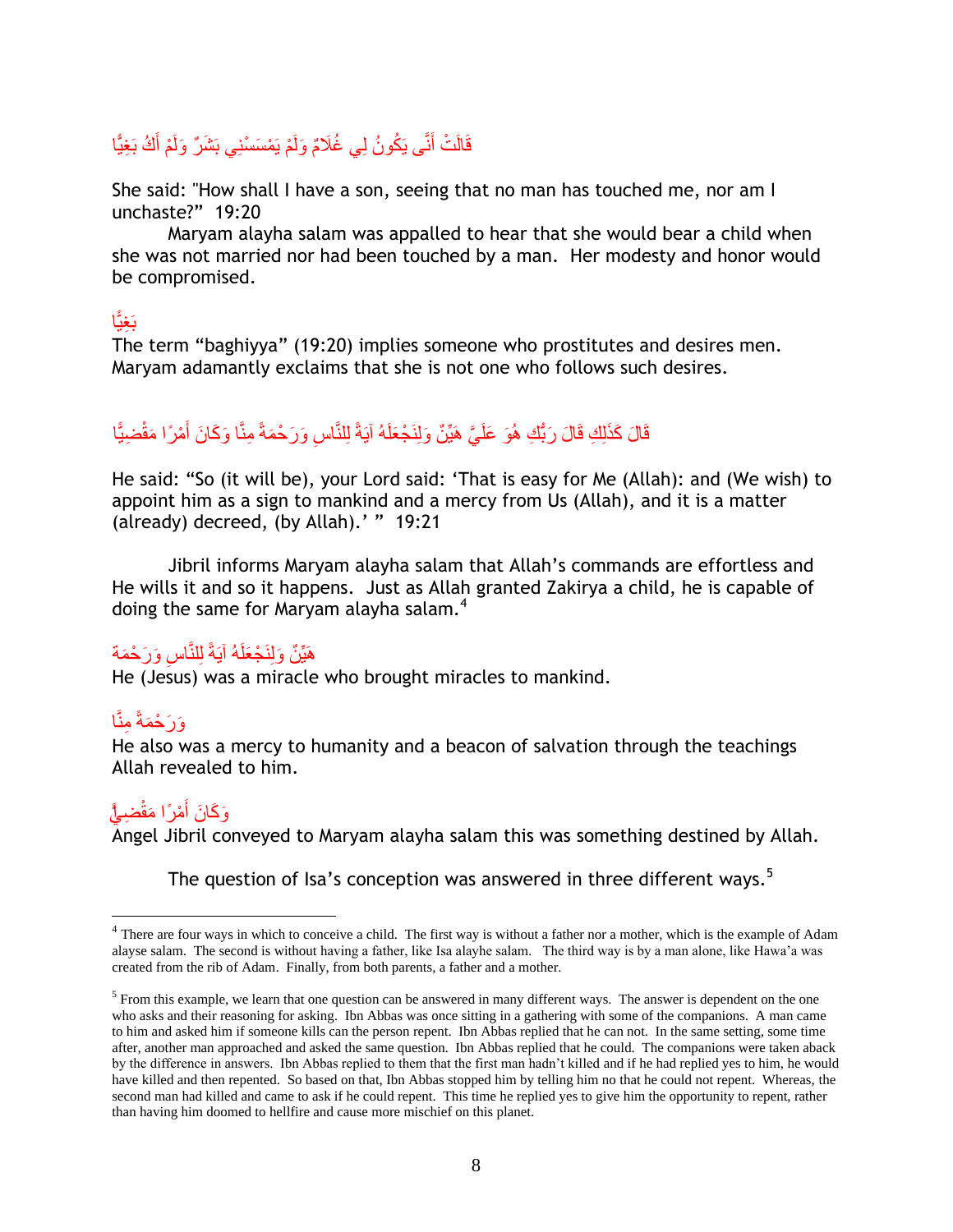There are those whose iman overrides their thinking, and this would be the pinnacle of belief, like Abu Bakr and Maryam alayha salam. Abu Bakr was told the Prophet salla allahu alayhe wasalam went from Mecca to Jerusalem and from Jerusalem to the seven skies and returned, all the while his bed was still warm. When questioned by the Kuffar as to if he believed the Prophet salla allahu alayhe wasalam, he replied without hesitation that if he had said it, it was the truth.

Another example is the story of Maryam alayha salam. She was told she would conceive and she questioned the manner of how that would be possible. After Jibril explained "kathalik", she immediately accepted the supreme power of Allah.

The second group of people are those whose thinking governs their iman. They question everything that is told to them. An example of this group is the mu"atazilah. Anything that is presented to them, they use their thinking and rationale to accept or reject it.

Another example of this category is the story of Yousef Al-Najjar, who was Maryam"s cousin and caretaker of Beit Al-Maqdis. He asked Maryam alayha salam concerning her unique pregnancy. He had seen her during her pregnancy and was unable to overlook her condition. He approached her hesitantly, knowing that she is a pious believer. He wished to receive an explanation to satisfy the questions in his mind about her pregnancy. Maryam alayha salam permitted him to ask, emphasizing that he be understanding and kind. He asked her if trees, grass, and plants grow without water. She replied yes, explaining that the One who was able to create it the first time from nothing, can make it grow with and without water. She then asked him who made water before it was water. He replied that Allah did. He asked her can a baby be conceived without a husband. She answered him by saying the One who created Adam without a father or a mother can create a baby without a father. Then he responded by saying "Inna Allah "ala kulli shay"in qadeer, Allahu Akbar", Allah has the power over all things, Allah is great, and he believed.

Finally, the third group is one who has no iman and no proper thinking, at times even rejecting concrete or tangible proof. An example of such a people would be the Jews, who repeatedly denied the truth because of their lack of faith and lack of thinking. They had reached a conclusion before hearing an explanation from Maryam alayha salam, due to their stubbornness and arrogance. We can deduce that the best way to deal with such people is through silence. Even after they were shown another miracle, which was Isa alayhe salam speaking as an infant, they still denied Allah"s power.

Maryam alayha salam was ordered to remain silent so the infant Isa alayhe salam could speak. This was ordained so Allah could show mankind that he can put words into the mouth of a breast-feeding infant, just as He can create a child in the womb without a father. Yet they do not see, so it is best for one to remain silent.

Jibril blew into the opening at the neck of Maryam"s garment and his breath traveled down to her womb and Isa alayhe salam was conceived. She gave birth to Isa alayhe salam, yet remained a virgin. This serves as a lesson to those that try to fathom the power of Allah. One cannot comprehend his power since our intellect is limited, in comprehension.

Who is it that created the earth and formed within it the oceans and grew from it the trees? Who created the wheat and enveloped within it that which preserves it?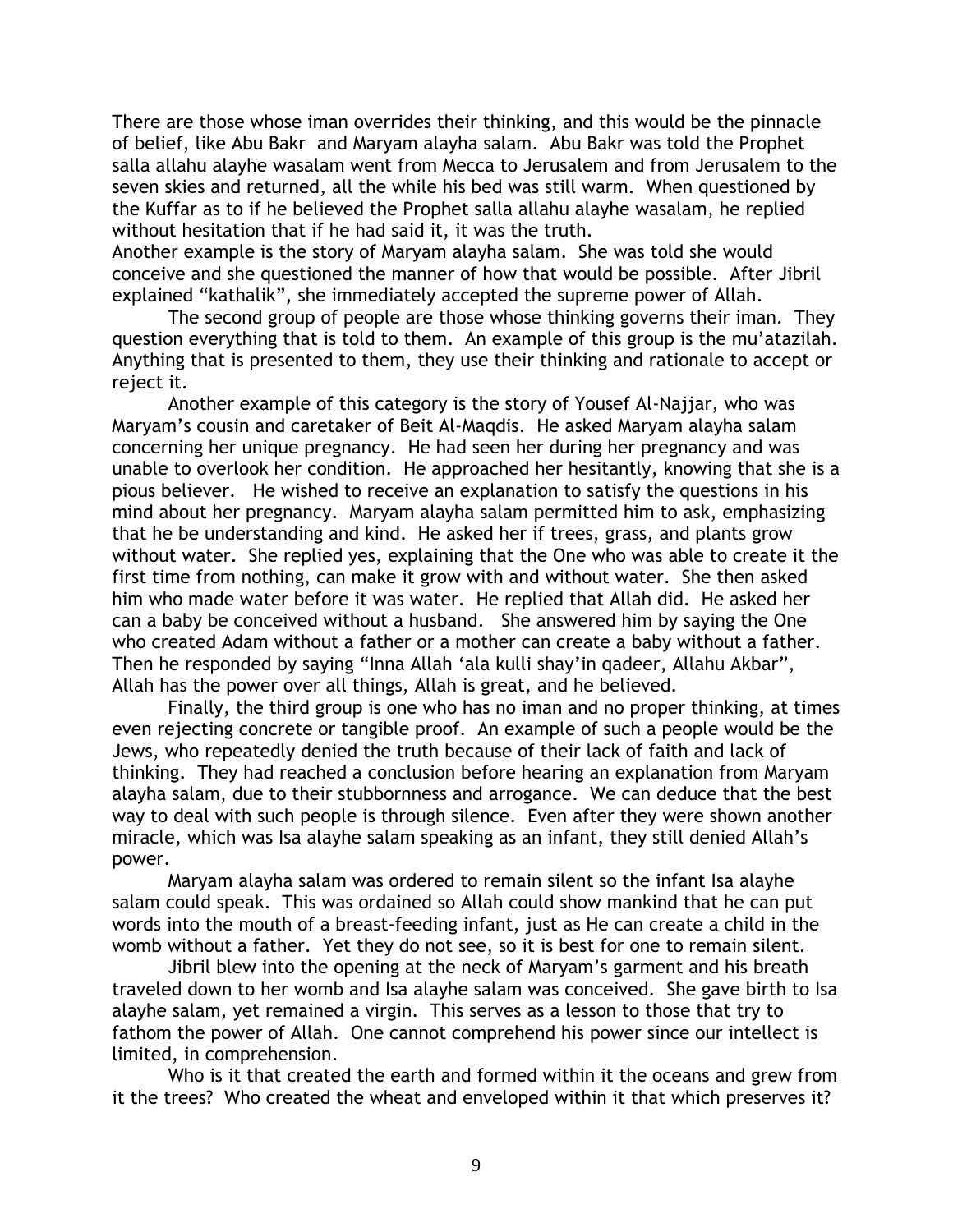The creation of Isa alayhe salam is akin to the creation of Adam alayhe salam. A healthy couple who is unable to bear children compared to another that is blessed with offspring; one must ask who is the provider for one and not the other. Without a doubt, it would be Allah.

According to Ibn Kathir, Maryam alayha salam and her sister, Um Yahya alayha salam, who is also Zakariya's wife, were pregnant at the same time. When Um Yahya was near Maryam, the child in her womb would bow to the child in Maryam"s, since at that time sujood was permissible. Um Yahya alayha salam and her unborn baby also felt most comfortable and at peace when they were around Maryam alayha salam. Indeed it was miraculous for the two messengers to communicate before their actual birth. Isa alayhe salam would even speak to his mother while in her womb. If he is not speaking to her, she hears his constant praise and tasbeeh to Allah.

# فَحَمَلَتْهُ فَانْتَبَذ به مكانا قصياَ۞22:19

And she conceived him, and she withdrew with him to a far place. 19:22

She was aware of the type of society that surrounded her and what their reaction would be. She did not want to submit herself to their accusations, as well as to the agony and anguish of childbirth. It was then she decided to withdraw and seclude herself in a faraway place.

Some narrations say she was pregnant for seven or eight months, however the most authentic narration states that she was pregnant for nine. At the time of childbirth, she traveled to Beit Lahem, which is present day Bethlehem.

#### فَأَجَاءَهَا الْمَخَاضُ إِلَى جِذْعِ النَّخْلَةِ قَالَتْ يَا لَيْتَنِي مِتُّ قَبْلَ هَذَا وَكُنْتُ نَسْيًا ِإ ِإ ْص َط

And the pains of childbirth drove her to the trunk of a palm-tree. She said: "Would that I had died before this, and had been forgotten and out of sight!"19:23

Usually one holds the hand of a husband or a mother during this trying time, however, with no one around her, Maryam alayha salam grasped onto the branch of a tree. The Quran does not explicitly describe Maryam"s childbirth and seems to skip over that fact since it is obvious and apparent, and to maintain the eloquence of the Quran.

# يَا لَيْتَنِي مِتُّ قَبْلَ هَذَا وَكُنْتُ نَسْيًا

She said: "Would that I had died before this, and had been forgotten and out of sight!" 19:23

# وَكُنْتُ نَسْـئٍ منسيا

During this time of hardship, Maryam alayha salam wished she was "nasiya mansiya", something forgotten or trivial. From these ayat, one might surmise she questioned Allah"s destiny for her, due to a couple of reasons. The first being Maryam alayha salam did not want to be a cause of fitnah for her people. She knew Isa"s birth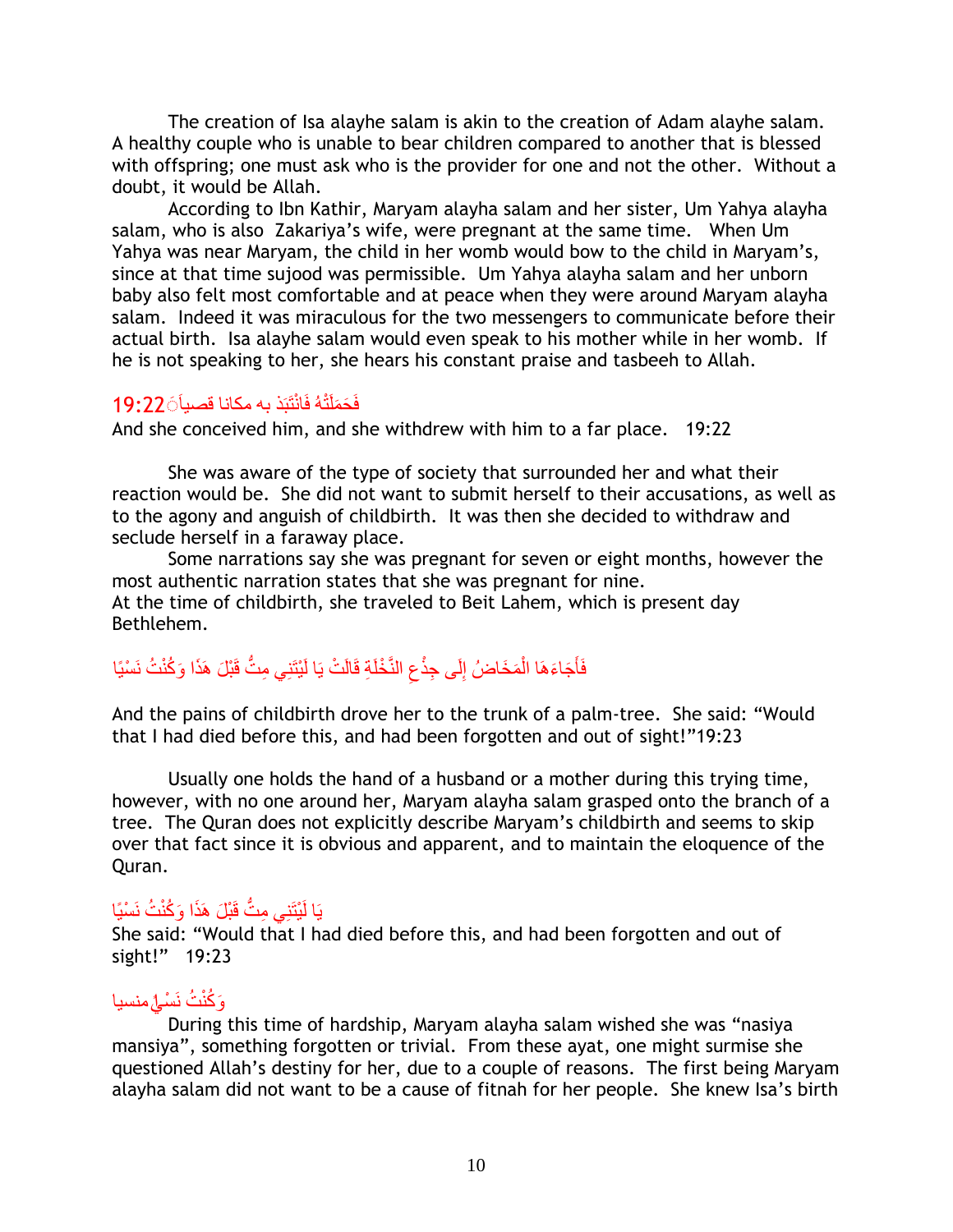would be a cause of people either believing or disbelieving in the oneness of Allah. She did not want her unique situation to be the cause of others going to hell. Maryam"s conception of Isa alayhe salam without a father, would lead to the claim that Isa was the son of God, therefore implying she is the wife of God.

Another reason was Maryam alayha salam knew her honor would be attacked, and that was difficult for a woman of piety. Finally, some sects claim Maryam alayha salam raised her head to the sky after giving birth and witnessed Allah"s Looh Al-Mahfooth, the book where everything is written. She was shown that she would be worshipped by some instead of Allah. However, the latter opinion is false.

Based on Maryam"s example, if one was faced with an insurmountable tribulation, it is permissible to ask Allah to take their soul. There are two examples from the time of the Prophet salla allahu alayhe wasalam that illustrate this. It was narrated the Prophet asked Allah that if he was to test his slaves with a fitnah (a major test in their faith), to take his soul prior to it. Umar was also quoted as saying on one occasion, he wished his mother had not given birth to him.

## فَنَادَاهَا مِنْ تَحْتِهَا أَلَّا تَحْزَنِي قَدْ جَعَلَ رَبُّكِ تَحْتَكِ سَرِيًّا ًح ِإ

Then (the babe Jesus or Jibril) cried unto her from in front of her, saying: "Grieve not! Your Lord has provided a water stream in front of you." 19:24 Maryam heard a call from in front of $^6$  her telling her not to grieve, and there are 2 narrations as to who the call was from. One narration states it was Angel Jibril, while the other states it was Isa.

# أَلَّا تَحْزَرْي

 $\overline{a}$ 

She should not distress about her dishonor or worry about being unable to fulfill the responsibility that Allah endowed upon her.

### قَدْ جَعَلَ رَبُّكِ تَحْتَكِ سَرِيًّا ًح ِإ

"Sariya" refers to a spring of water from an elevation.

#### وَ هُزِّ ي إِلَيْكِ بِجِذْعِ النَّخْلَةِ تُسَاقِطْ عَلَيْكِ رُطَبًا جَنِيًّا ِإ اَط ِإ

"And shake the trunk of palm-tree towards you, it will let fall fresh ripe-dates upon you." 19:25

Allah orders Maryam alayha salam to shake the trunk of the palm-tree towards her, causing the dates to fall as sustenance for her. From this, one can learn that it is imperative for one to put in the effort and then place their trust in Allah. In Tirmidhi, it is stated a man entered the masjid without tying his camel. The Prophet inquired as to why he had not tied it, and he replied he depended on Allah. The

<sup>&</sup>lt;sup>6</sup> It should be noted the words "taht" and "fawq" in Arabic mean in back of and in front of, as well their original meaning of under and above, respectively. In this case, "taht" implies in front of Maryam.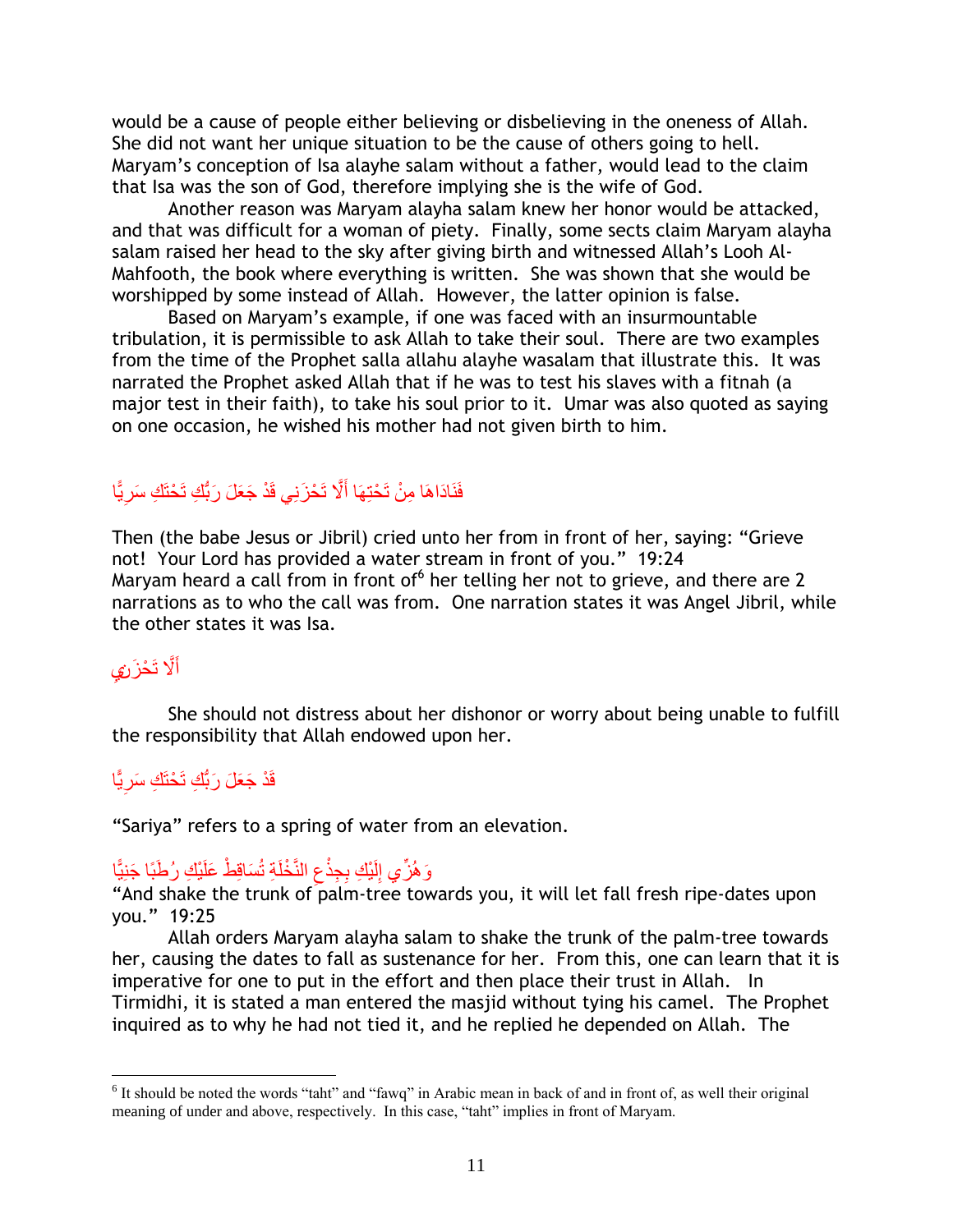Prophet responded by saying that he should tie it, and then depend on Allah. One should do what is in their power, and then leave the rest to Allah.

فَكُلِي وَاشْرَبِي وَقَرِّي عَيْنًا فَإِمَّا تَرَيِنَّ مِنَ الْبَشَرِ أَحَدًا فَقُولِي إِنِّي نَذَرْتُ لِلرَّحْمَنِ صَوْمًا فَلَنْ أَكَلَّمَ الْيَوْمَ إِنْسِيًّا ِإ ْص َط ْص َط ِّر ا<br>أ َط ِإ ْص ِإ

"So eat and drink and be glad, and if you see any human being, say: "Verily! I have vowed a fast unto the Most Beneficient (Allah) so I shall not speak to any human being this day." 19:26

Maryam shook the tree and "balah", dates in their ripe stage, fell upon her. (Dates in their ripe stages have been proven medically to be healthy and ease the process of birth upon a women.) She ate from them, drank water, and was told to be happy after seeing her beautiful baby.

#### فَإِمَّا تَرَيِنَّ مِنَ الْبَشَرِ أَحَدًا فَقُولِي إِنِّي نَذَرْتُ لِلرَّحْمَنِ صَوْمًا َط ِإ ْص ِإ

Then Allah revealed to Maryam alayha salam if she was to see anyone, not to answer, and to fast from talk. In the past, people would fast from talking, and this was part of their belief. In Islam, however, it is prohibited to abstain completely from speaking. This is apparent when Abu Bakr deterred his family from fasting from talk, stating it was haram. Another example is when Ibn Masood was talking to two men, one who was refraining from talking. When asked why he did not want to talk, his friend answered he was fasting from talk. Ibn Masood said to fast from talk only applied to Maryam and her situation, and it is not from our religion, and he ordered the man to speak.

# 19:27فأتت يه قو مها تحمله

Then she brought him (the baby) to her people, carrying him. 19:27 While Maryam alayha salam was away, her townspeople had gone looking for her. According to most narrations she was away for 40 days. She approached her people with Isa alayhe salam in her arms.

#### الوا يامريم لقد جئت شَيْئًا فَرِيًّا ًح ِإ

They said: "O Maryam! Indeed you have brought a thing Fariyya (an unheard mighty thing). 19:27

They saw her coming from far away, and expressed their shock at the sight of the baby in her arms. "Fariyya" refers to something unlike any other, and completely unbelievable.

# ياأخت هارون ما كان ابوك امرئ

"O sister of Harun! Your father was not a man who used to commit adultery, nor your mother was an unchaste woman." 19:28

In a hadith, Mugherah bin Shubah went to debate the people of Najran who were Christians. They asked him does the Quran state that Maryam is Harun"s sister, when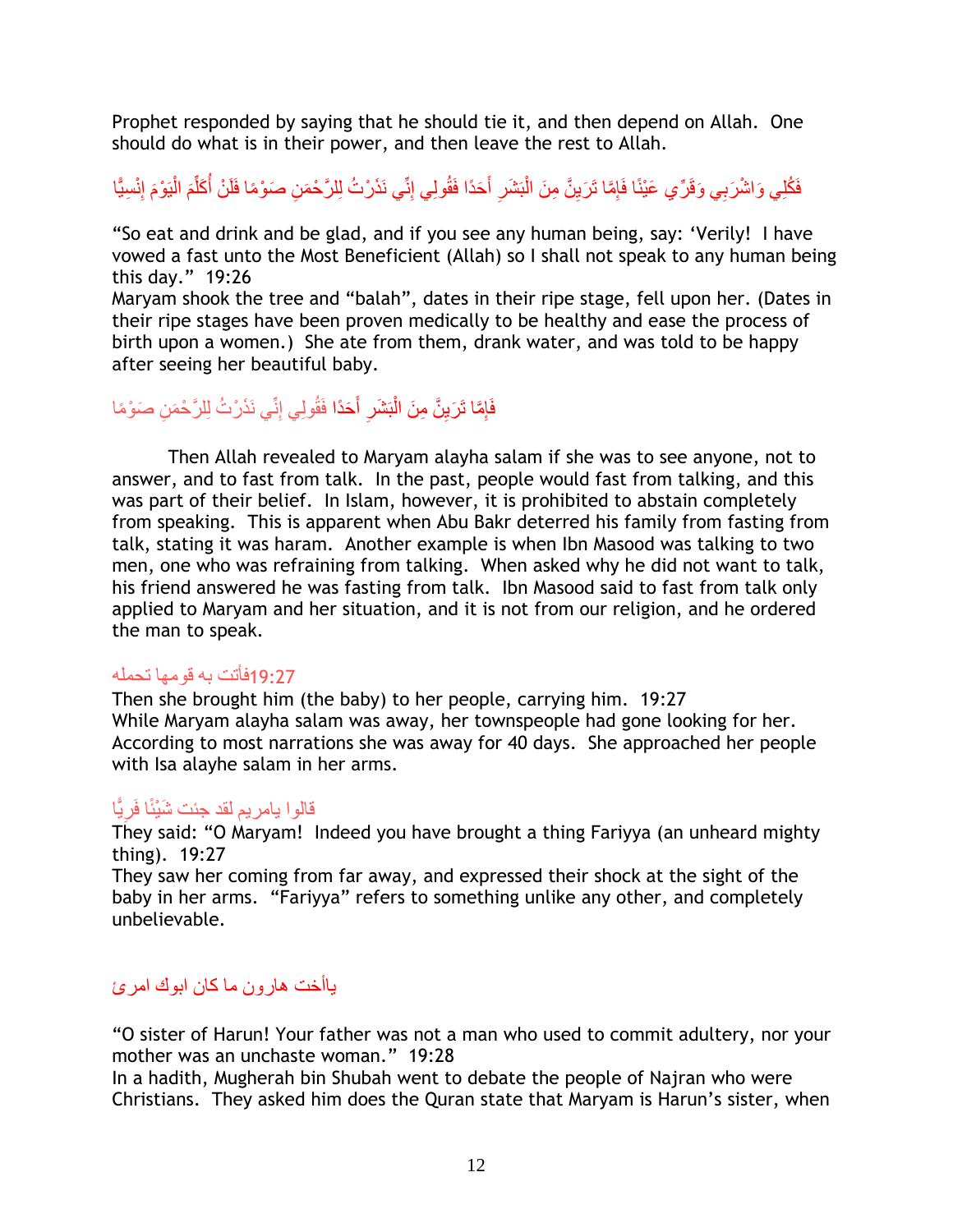in fact, Harun and Musa preceded them by hundreds of years. The Prophet salla allahu alayhe wasalam said people used to be named in honor of the messengers. There are three opinions to clarify this reference. The first is that Maryam alayha salam actually had a brother whose name was Harun, who was named after the messenger Harun. Another opinion was that Maryam had the characteristics of Prophet Harun, being vigilant and pious. Finally, there might have been a pious man at the time of Maryam, named Harun they attributed her prior characteristics to.

The people accused her indirectly of being unchaste and ordered her to speak up. When she refused, they assumed her guilty. Allah chose silence for her, because in certain circumstances silence is better. She pointed to Isa alayhe salam, and they understood that to mean that he would respond. They were bewildered as to how they could speak to one who was still in the cradle.

# قالو ا كيف نكلم من كان فى المهد صببا

They said: How can we talk to one who is in the cradle, a young boy? 19:29

This is where the miracle begins. The Prophet said three people spoke as infants, and Isa alayhe salam was one of them.<sup>7</sup> قال انى عبدالله

Isa alayhe salam answered them by saying,

"I am the servant of Allah." 19:30

This verse is what made Al-Najashy cry and say this is what Isa alayhe salam said. This statement by Isa alayhe salam was clearly denying the status that people would later attribute to him. By stating he was the servant of Allah, he not only negates the curse to Allah and clarifies his status, but also acquits his mother of any lewd behavior.

 $\overline{a}$  $<sup>7</sup>$  Narrated Abu Hurairah, radiullahu anhu: The Prophet sallahu alayhe wasalam said, "None spoke in the cradle but</sup> three: (the first was) Jesus, (the second child was): There was a man from Bani Israel called Juraij. While he was offering prayer, his mother came and called him. He said (to himself), "Shall I answer her or keep on praying?" (He went on praying and did not answer her). His mother said, "Oh Allah! Do not let him die until he sees the faces of prostitutes." So while he was in his hermitage, a lady came and sought to seduce him, but he refused. So she went to a shepherd and presented herself to him to commit illegal sexual intercourse with her, and then later she gave birth to a child and claimed that it belonged to Juraij. The people, therefore, came to him and dismantled his hermitage and expelled him out of it and abused him. Juraij performed ablution and offered prayer, and then came to the child and said: "Oh child! Who is your father?" The child replied, "The shepherd." (After hearing this) the people said, "We shall rebuild your hermitage of gold." But he said, "No, of nothing but mud." (The third was the hero of the following story.) A lady from Bani Israel was nursing her child at her breast when a handsome rider passed by her. She said, "Oh Allah! Make my child like him." On that, the child left her breast and facing the rider said, "Oh Allah! Do not make me like him." The child then started to such her breast again. (Abu Hurairah further said, "As if I were now looking at the Prophte salla allahu alayhe wasalam sucking his finger (in way of demonstration.")) After a while they (some people) passed by, with a lady slave and she (i.e. the child's mother) said, "Oh Allah! Do not make my child like this (slave-girl)!" On that the child left her breast, and said, "Oh Allah! Make me like her." When she asked why, the child replied, "The rider is one of the tyrants while this slave-girl is falsely accuse of theft and illegal sexual intercourse." (Sahih al-Bukhari, Hadith number 3436).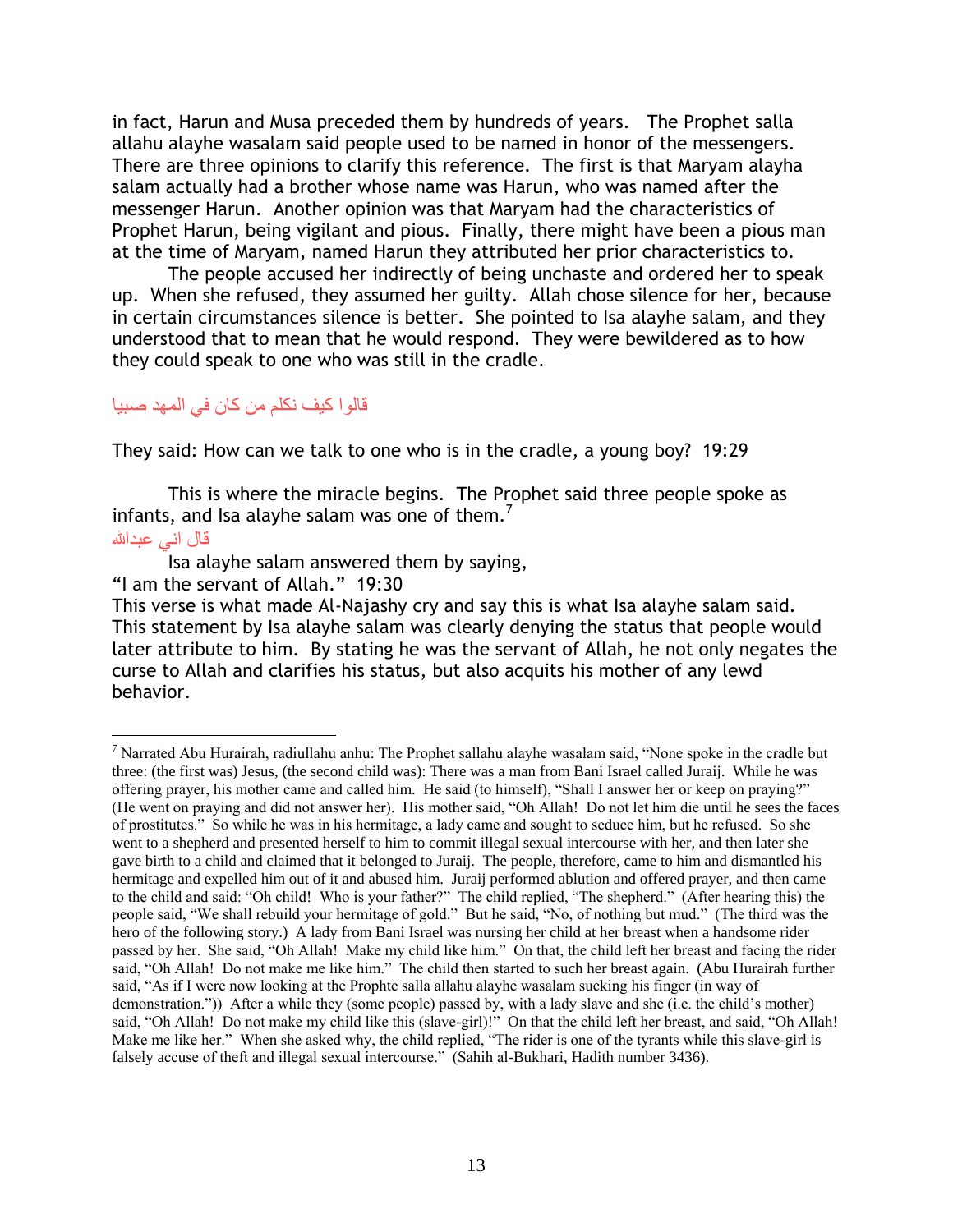The term "abd Allah" is an honorable name, which is the highest of human ranks. When one is a slave to Allah, no one else can become his master. When Allah wants to favor his prophets, he gives them the name "abd Allah."

## أتاني الكتاب

Isa alayhe salam, while only a few days old, told the people he has received the scripture. He did not actually receive it at that moment, but rather he knew Allah had chosen him as a messenger and would receive it. Knowing it's something surely going to happen in the future, he words it as though it has happened.

# وجعلني نبيا

The verse states Isa alayhe salam is a prophet, that he would receive revelation and a scripture from Allah. Again, he was in his crib describing himself as a messenger, although it did not happen. He used such terms because it's surely to take place.

## وجعلني مباركا اينما كنت

Allah blessed Isa alayhe salam because he guided people to the path of righteousness and ordained virtue and forbade evil. He also had the unique ability to cure the ill and bring the dead back to life by the will of Allah as he repeatedly stated.

## واوصاني بالصلاوة والزكاة ما دمت حيا

And he has enjoined on me prayer, and Zakat, as long as I live. 19:31

## وبرا بوالدتى

And dutiful to my mother, and made me not arrogant, unblest.

## 19:32

 $\overline{a}$ 

## والسلام على يوم ولدت ويوم اموت ويوم ابعث حيا

Peace on me the day I was born, and the day I die, and the day I shall be raised alive!*<sup>8</sup>* 19:33

There were some who believed that she was speaking the truth. Others and most, however, believed she was using black magic and was attempting to deceive them. They were not convinced and continued to believe her as being unchaste and questioned the manner in which Isa alayhe salam was conceived.

# ذلك عيسى ابن مريم

<sup>&</sup>lt;sup>8</sup> Sufyan bin U'uaynah (a scholar) said, "A person is a stranger, and needs others comfort and peace the most in three points in his life. The first is when one is born and needs his mother to take care of him. The second is when one dies and is in his grave alone. The third is when one is resurrected and stands before Allah."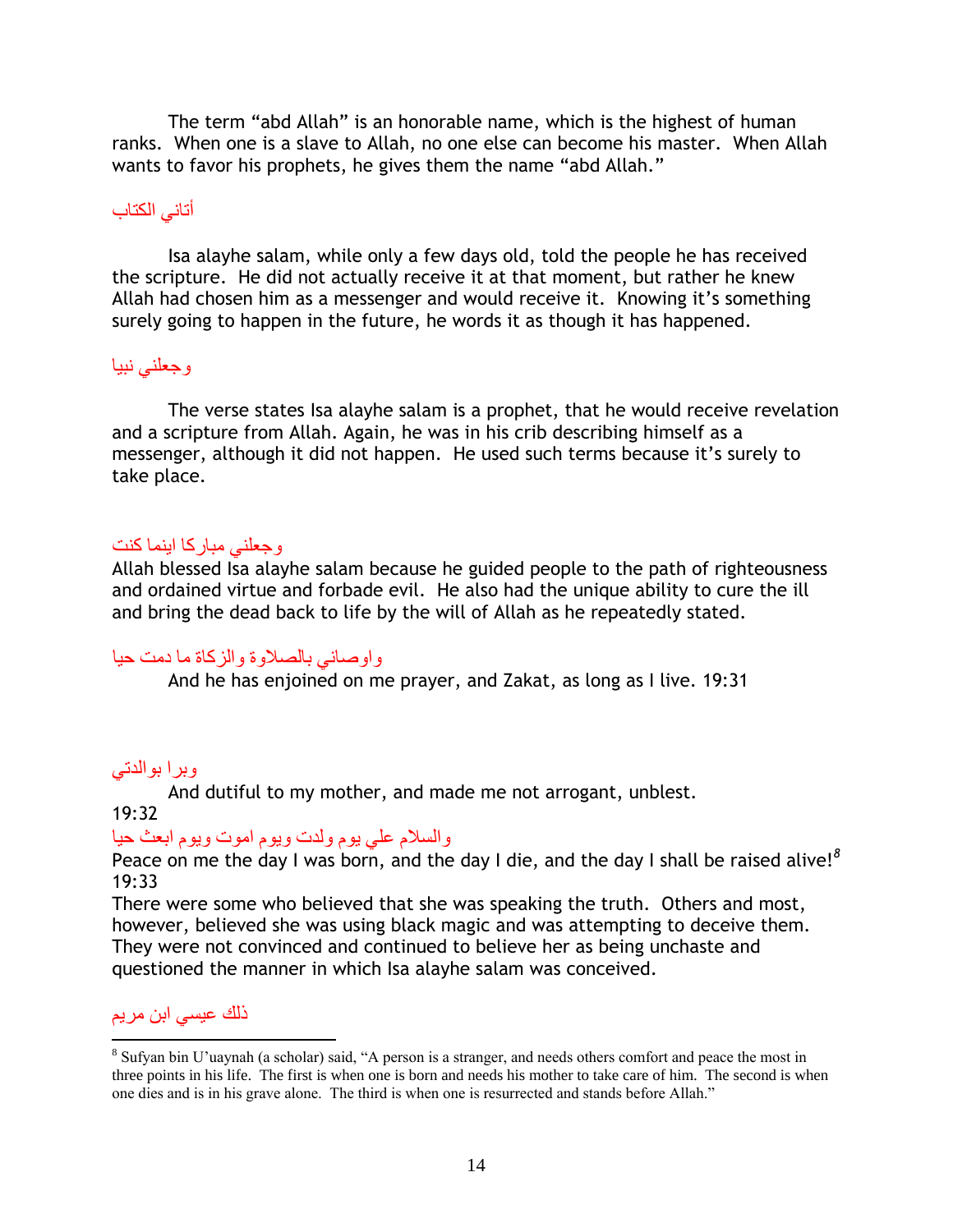## 19:34ما كان لله ان يتخذ من ولد

Such was Jesus, son of Mary. It befits not (the Majesty of) Allah that He should beget a son. 19:34

Isa alayhe salam, in the Quran, is referred by four different attributes. The first one is "rooh Allah". This is not to say he is the soul of Allah literally, but rather it is a phrase used to honor Isa alayhe salam and to show his endearment to Allah. The second phrase is "rooh minh", meaning a soul from Allah. He is not a part of Allah physically, instead he is a soul from His creation.<sup>9</sup> Next, Isa alayhe salam is referred to as "kalimat Allah", a word of Allah. This means he was created by words from Allah, "kun fa yakun", be and it is. $^{10}$  Finally, he is called "maseeh" which means that he is "mamsooh al-khilqa", or very handsome to look at, or from the word, "masaha" (to wipe), that he was able to cure illness with a mere touch.

Allah showered many miracles and blessings on Isa alayhe salam, including his very birth. The townspeople witnessed light from where Maryam alayha salam gave birth to him. They were drawn to the brightness of the light, but were stopped from entering the area since it was protected by angels.

Right after Isa"s birth, astrologers and fortune tellers informed the king of Persia that a messenger had been born. He sent a letter to the king of Damascus inquiring about any important births. The king of Damascus then sent a letter to Beit Al-Maqdis again wanting to know of any recent notable births. The people in Beit AlMaqdis replied that someone had been born of a miraculous birth. This child was born without a father. The king of Persia demanded he be killed. So Maryam alayha salam took her son to Egypt for their protection and she later returned.

# و جعلنا ابن امر بم الى ر بو ة ذات قر ار و معبن

 $\overline{a}$ 

In Egypt, Maryam alayha salam and her son, Isa alayhe salam, stayed in a house of a wealthy and pious worshipper. He took them in and spent on them. He had a house for charity for the elderly, sick, and weak. He fed them and tended to all their needs. He had gold hidden near one of the walls of the house. One day, he

<sup>&</sup>lt;sup>9</sup> There was a khalifah in the past that was debating Christians. The Christians told him they would embrace Islam if he would explain why in the Quran Jesus is referred to as a soul of Allah (rooh min). The khalifah was unable to answer so he referred the question to the scholars around him. The scholars replied by saying in the Quran Allah says the universe is of Him (from Him). Does that imply the universe is part of Allah? They answered no. So the scholars said the same way that Allah uses the universe to mean is of Him (from Him), he says that Jesus is of Him, from Him. It does not mean that Jesus and the universe is part of Allah, but rather from Allah (created by Allah).

<sup>10</sup> *Volume 4, Book 55, Number 644:* Narrated 'Ubada:

The Prophet said, "If anyone testifies that None has the right to be worshipped but Allah Alone Who has no partners, and that Muhammad is His Slave and His Apostle, and that Jesus is Allah's Slave and His Apostle and His Word which He bestowed on Mary and a Spirit created by Him, and that Paradise is true, and Hell is true, Allah will admit him into Paradise with the deeds which he had done even if those deeds were few." (Junada, the sub-narrator said, " 'Ubada added, 'Such a person can enter Paradise through any of its eight gates he likes.")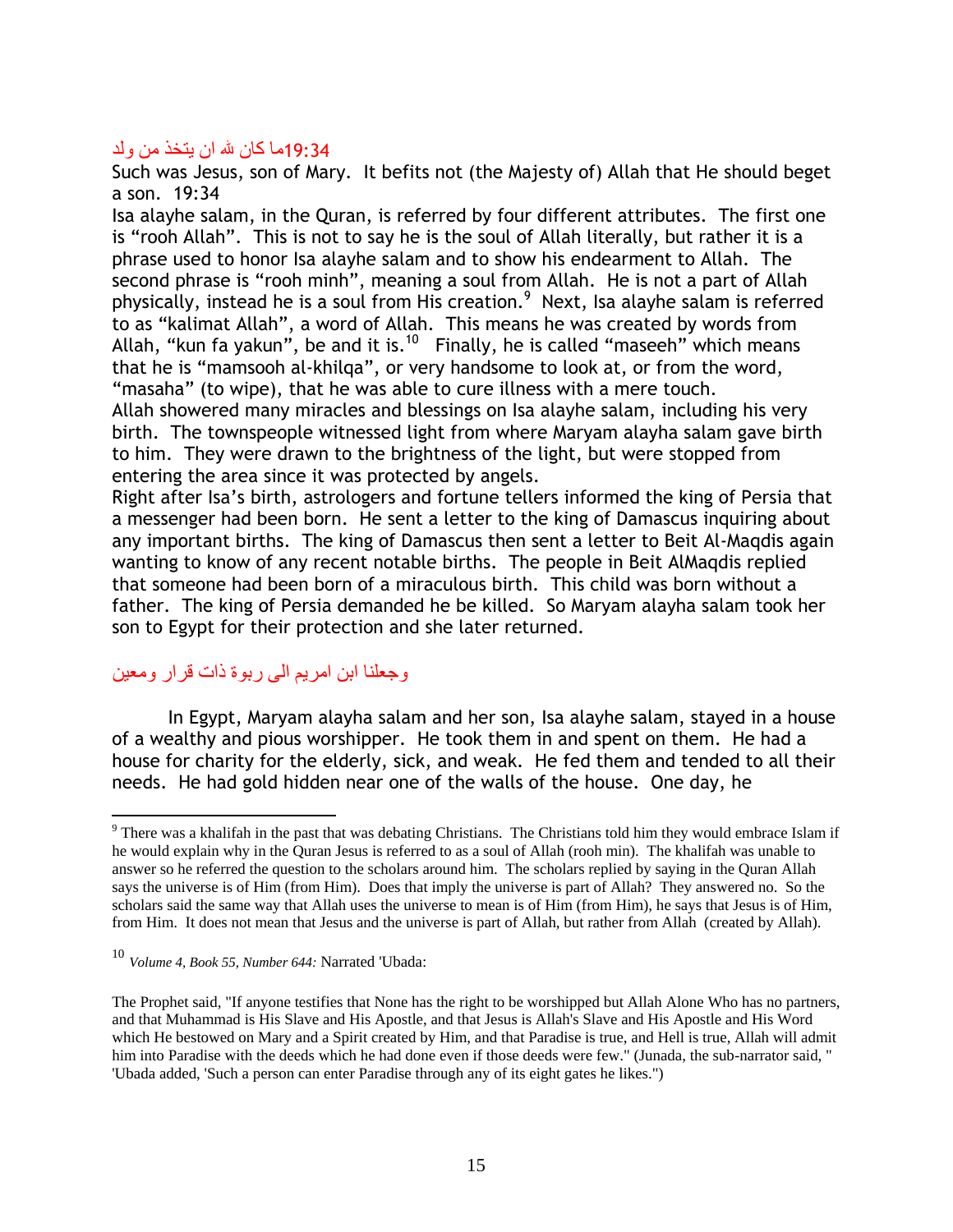discovered it had been stolen. He gathered in his house and asked who had taken the gold. He insisted everyone be apprehended until his gold had been recovered. Isa alayhe salam, who was just a little boy, revealed that a blind man and another one who was paralyzed had conspired together to take the gold. He had confronted the two men and asserted that they return the gold or great evil would befall them. They were amazed as to how a child would have such knowledge and conviction. They asked him how he knew, and Isa alayhe salam replied that Allah had revealed it to him. The gold was returned immediately to the owner.

Isa alayhe salam received the revelation at the age of 30 and was sent to Bani Israel. At that time, they were living in the Al-Sham area, which is present day Syria, Palestine, Lebanon, and Jordan. He began to spread the word of God, and revealed he was his messenger.

When Isa alayhe salam began calling his people to Allah"s way, they asked him for miracles, since they were practicing magic and medicine at that time.

#### ِيُعَلِّمُهُ الْكِتَابَ وَالْحِكْمَةَ وَالنَّوْرَاةَ وَالْإِنْجِيل ْص ْص ِّر

 $\acute{\circ}$ وَرَسُوٍ لَا إِلَى بَنِي إِسْرَ إِئِيلَ أَنِّي قَدْ جِئْتُكُمْ بِآيَةٍ مِنْ رَبِّكُمْ أَنِّي أَخْلُقُ لَكُمْ مِنَ الطِّينِ كَهَيْئَةِ الطَّيْرِ فَأَنْفُخُ فِيهِ فَيَكُونُ َط ِإ ا<br>ا َط ِ<br>الأَمُّ َط ِإ ِإ طَيْرًا بِإِذْنِ اللَّهِ وَأُبْرِئُ الْأَكْمَهَ وَالْأَبْرَصَ وَأُخْيِيَ الْمَوْتَى بِإِذْنِ اللَّهِ وَأُنَبِّئُكُمْ بِمَا تَأْكُلُونَ وَمَا تَدَّخِرُونَ فِي بُيُوتِكُمْ إِنَّ ِإ ْص ر<br>أ ِإ ْص ا<br>أ ِإ ُن ِإ فِي ذَلِكَ لَآيَةً لَكُمْ إِنْ كُنْتُمْ مُؤْمِنِينَ ِإ

And He (Allah) will teach him (Jesus) the Book and Al-Hikmah (wisdom), and the Torah and the Gospel. 3:48

And will make him (Jesus) a Messenger to the Children of Israel (saying): "I have come to you with a sign from your Lord, that I design for you out of clay, as it were, the figure of a bird, and breathe into it, and it becomes a bird by Allah"s leave; and I heal him who has born blind, and the leper, and I bring the dead to life by Allah"s leave. And I inform you of what you eat, and what you store in your houses. Surely, therein is a sign for you, if you believe." 3:49

These verses state that one of the miracles was that Isa alayhe salam was given the book and wisdom, law, and gospel. This, however, was not enough for them. He made a figure of a bird from clay and breathed life into it, by the will of Allah. The bird flew away and again this was not enough for them. At the time of Isa alayhe salam, medical knowledge was at its height, yet they were not able to cure blindness. The miracles from Allah is always given to the messenger to coincide with that which is popular of their time. Isa alayhe salam was given the miracle of restoring sight to the blind, by the will of Allah. Even though his people were advanced medically, they understood that his ability to cure blindness was indeed a true miracle. He also was able to cure leprosy and gave life to the dead. Bani Israel took Isa alayhe salam to a graveyard where they asked him to give life to a man that had died. Isa alayhe salam brought that man back to life, by the will of Allah. He emerged from his grave with his clothes on and questioned why he had been brought back to life. He asked Isa alayhe salam to return him back to his grave since that abode was a better place for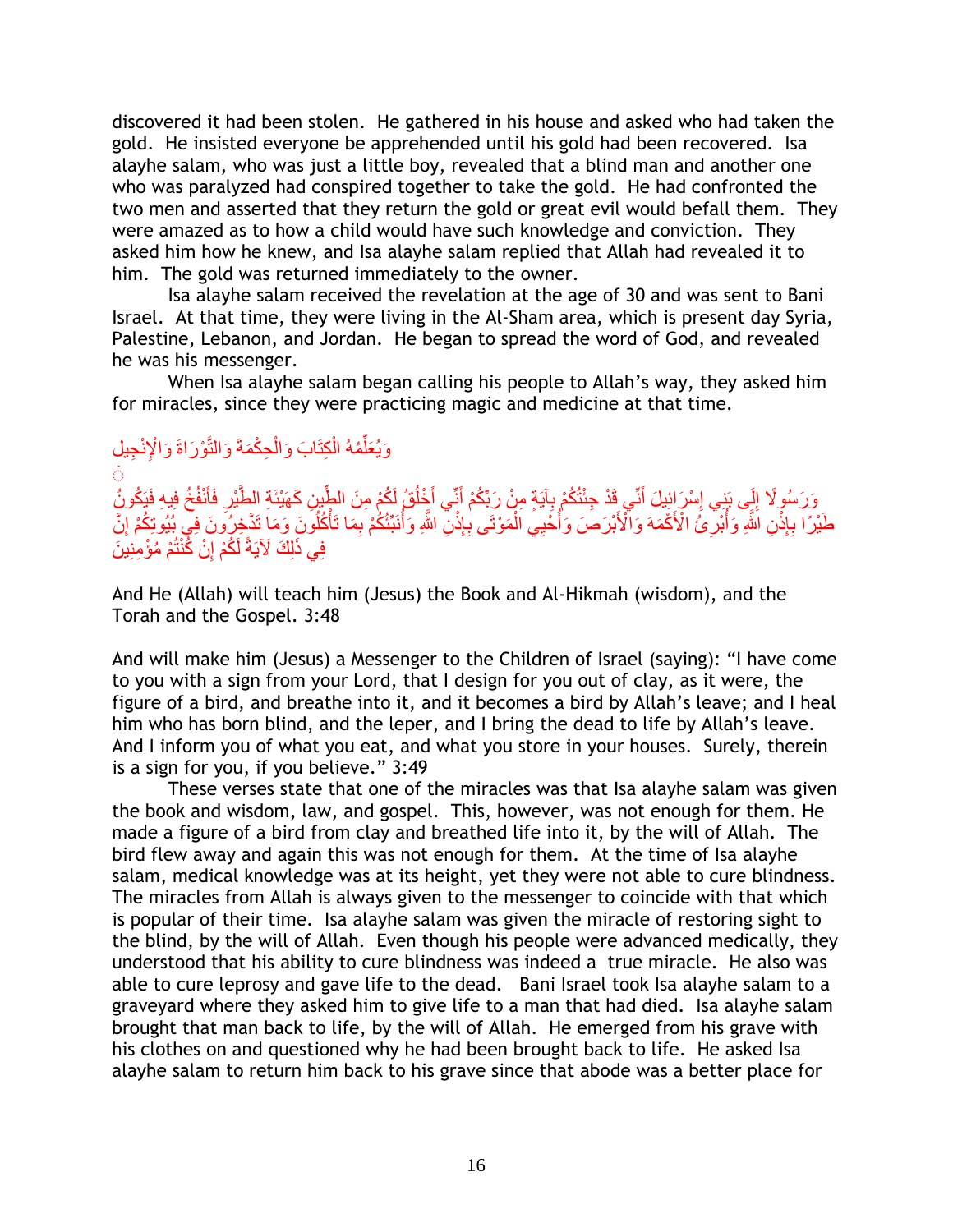him. Isa alayhe salam then made dua and the man died once again. Even after this miracle, Bani Israel still were skeptical.

On another occasion, Isa alayhe salam was once passing by a graveyard when he noticed a woman crying over a grave. He asked her who had been buried there. The woman stated it was her daughter and swore she would not leave her because of her love for her. In her grief, she wished to die with her daughter or her daughter be brought back to life. Isa alayhe salam proposed to her that if he brought her back to life again, would the woman then believe in his message. The woman agreed and Isa alayhe salam proceeded to command three times that the dead girl rise from her grave. The girl then was brought out of her grave. Isa alayhe salam questioned why it had taken so long for the girl to rise from her grave. She said that once she heard the first calling, Allah recreated her physical form. At his second command, an angel appeared over her head. Finally, her soul returned to her. As her soul returned to her body, the girl"s hair turned to white from the horror that it might be the judgment day. The girl was appalled at the idea of experiencing the agony of death again and asked Isa alayhe salam to return her to her grave. At this point, the mother is silent and astonished at what she saw. Isa alayhe salam maked dua to Allah to return the girl to her grave and to ease her plight. His prayer was granted.

Bani Israel were still unconvinced of Isa alayhe salam and his message. They asked him what food sustained them and what they had stored in their houses. He responded correctly and yet they still did not believe. Isa alayhe salam informed them that he was sent to confirm the Tawrah and to make permissible what was previously forbidden.

They continued to bring him the sick, blind, and infirmed - those that are paralyzed or with terminal illnesses. With Allah"s permission, he was able to cure them all.

During his lifetime, Isa alayhe salam was a humble servant to the word of Allah. He slept without a covering and wore wool. When he was reminded of the afterlife, he would scream and weep like a child. Before he began to preach the word of Allah, he was a handsome, young man. After spreading the message of Allah, he was often yellow from hunger with dry lips from thirst. He continued preaching of the oneness of Allah and of the Injeel. $11$ 

Isa"s followers were from the poor and weak of the Bani Israel. He delivered numerous messages, one of which was the coming of a later messenger by the name of Ahmad.<sup>12</sup> Even with all miracles Isa alayhe salam was given by Allah, Bani Israel continued to disbelieve and stated that it was just black magic. إِنْ هَذَا إِلاَّ سِحْرٌ مُّبِينٌ ِإ ِإ

 $\overline{a}$ 

 $11$  The Prophet said the books were all revealed in Ramadan. The pages of Musa was revealed on the first day of Ramdan. The Tawrah on the sixth, Injil on the ninth, Zaboor on the  $18<sup>th</sup>$ , and the Quran on the  $27<sup>th</sup>$  day of Ramadan.

<sup>&</sup>lt;sup>12</sup> Isa preached to his people that a messenger would follow him whose name was Ahmad. "And (remember) when Isa, son of Maryam, said: "Oh children of Israel! I am the Messenger of Allah unto you, confirming the Tawrah (which came) before me, and giving glad tidings of a Messenger to come after me, whose name is Ahmad. But when Ahmad (i.e. Muhammad) came to them with clear proofs, they said: "This is plain magic!" (Surat 61:6).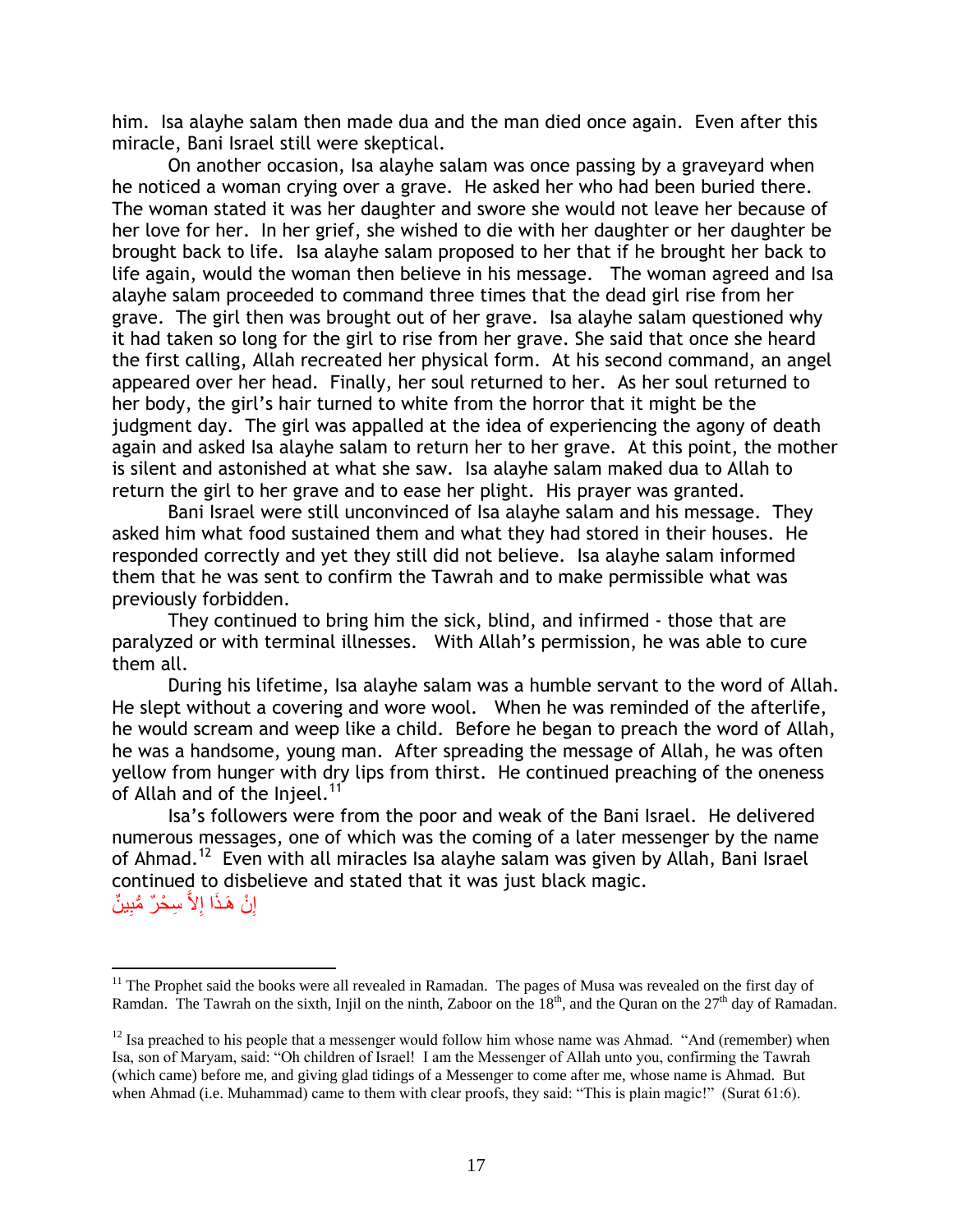He traveled to Al-Nasirah in Palestine which was for him like Ta"if was for Prophet Muhammad salla allahu alayhe wasalam. However, in reality Al-Nasirah turned out to be like Madina was for the Prophet. He, too, called on the people for their support for a victory much like Muhammad salla allahu alayhe wasalam did in Ta"if. Isa alayhe salam gained a firm amount of following in Al-Nasirah, unlike the reaction of the people of Ta"if for Muhammad salla allahu alayhe wasalam. The disciples answered to his call by confirming they were Allah's helpers.<sup>13</sup> They proclaimed their belief and affirmed they were Muslims.

#### قَالَ الْحَوَارِيُّونَ نَحْنُ أَنصَارُ اللَّهِ آمَنَّا بِاللَّهِ وَاشْهَدْ بِأَنَّا مُسْلِمُونَ َط ِإ ِإ َط ِإ ْص

"We are the helpers of Allah; we believe in Allah, and bear witness that we are Muslims (we submit to Allah)." 3:52 Others, however, disbelieved and were arrogant of the message.

## فَأَمَنَت طَّائِفَةٌ مِّن بَنِي إِسْرَ ائِيلَ وَكَفَرَت طَّائِفَةٌ ِإ

 $\overline{a}$ 

"Then a group of the Children of Israel believed and a group disbelieved." 61:14 The Hawiryoon were true worshippers, like the Muhajireen and Ansar, who gave commitment to our Prophet Muhammad salla allahu alayhe wasalam. There were twelve disciples, and among the disciples were those that insisted on proof and were not willing to follow blindly. They presented Isa alayhe salam with challenges and demanded that he ask Allah for a feast from heaven as a miracle. Isa alayhe salam replied that they should fear Allah if they were believers because should such a miracle be granted - and they still do not believe – doom would befall them. They insisted on the firmness of their belief, but wanted this miracle only to further strengthen it. Isa alayhe salam then invoked Allah for food to be sent to them and to those that followed until the Day of Judgment.

## كُنثُم ۚ إِذْ قَالَ الْحَوَارِ يُّونَ يَا عِيسَى ابْنَ مَرْيَمَ هَلْ يَسْتَطِيعُ رَبُّكَ أَن يُنَزِّلَ عَلَيْنَا مَآئِدَةً مِّنَ السَّمَاء قَالَ اتَّقُواْ اللَّهَ إِن ِإ ْص َ (112)مُّؤْمِنينَ

(Remember) when al-Hawiryoon (the disciples) said: "Oh Isa, son of Maryam! Can your Lord send down to us a table spread (with food) from heaven?" Isa said, "Fear Allah, if you are indeed believers." 5:112

#### قَالُواْ نُرِيدُ أَن نَّأْكُلَ مِنْهَا وَتَطْمَئِنَّ قُلُوبُنَا وَنَعْلَمَ أَن قَدْ صَدَقْتَنَا وَنَكُونَ عَلَيْهَا مِنَ الشَّاهِدِينَ َط ْص ِإ ْص

They said: "We wish to eat thereof and to satisfy our hearts (to be stronger in faith), and to know what you have indeed told us the truth and that we ourselves be its witnesses." 5:113

<sup>&</sup>lt;sup>13</sup> That is why Christians are called Al-Nasara in Arabic. This is due to either of two reasons. The first is because they are attributed to the town of Al-Nasirah, which is where the great majority of his followers were from (that town). This is the opinion of most scholars. The other reason is when Jesus gave the speech in the town of Al-Nasirah he asked the people, "Man ansari ila Allah", who are my helpers to (the work of) Allah? The disciples answered his call to give him victory and help.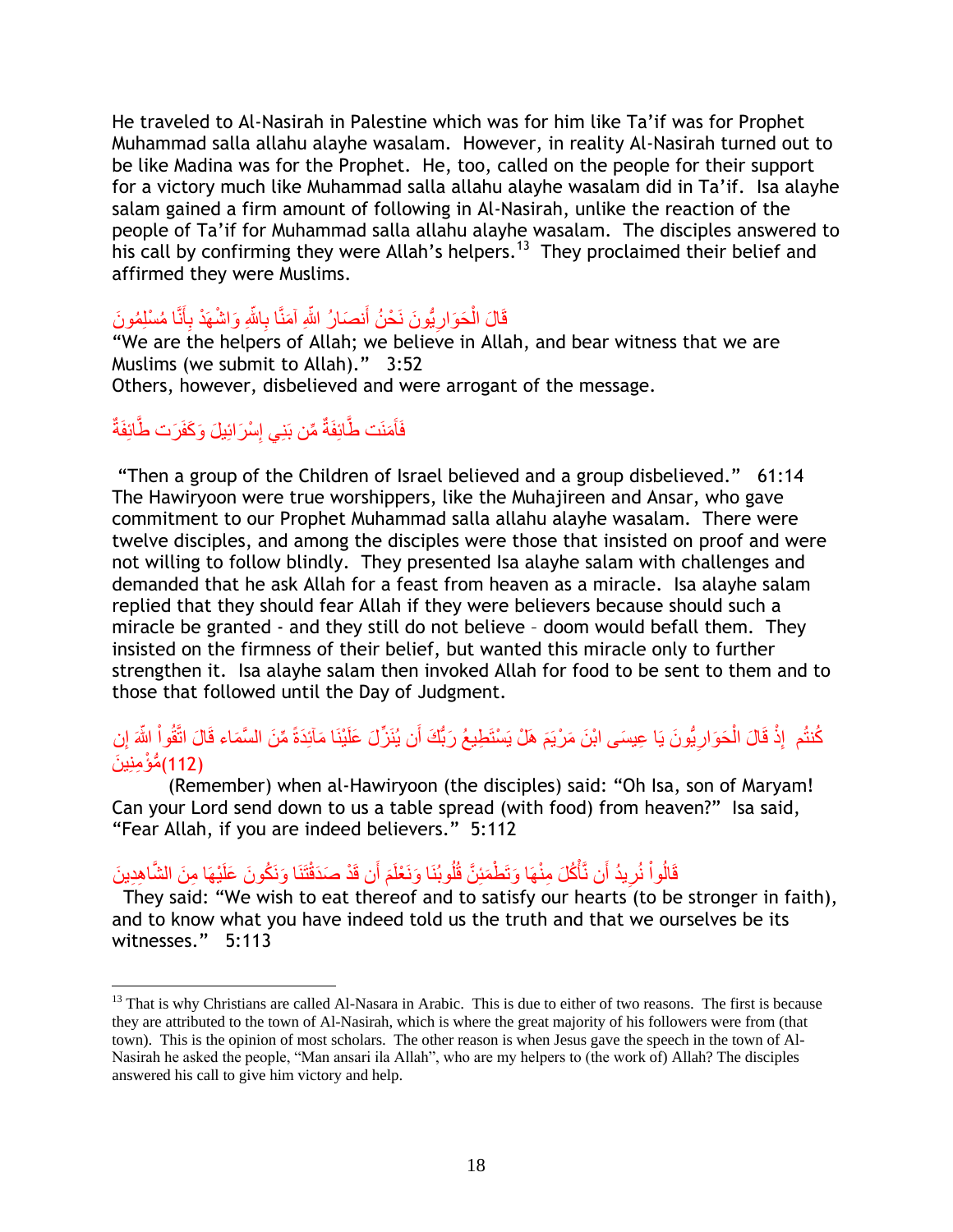#### قَالَ عِيسَى ابْنُ مَرْيَمَ اللَّهُمَّ رَبَّنَا أَنزِلْ عَلَيْنَا مَآئِدَةً مِّنَ السَّمَاء تَكُونُ لَنَا عِيداً لِّأَوَّلِنَا وَآخِرِنَا وِآيَةً مِّنكَ وَاِرْزُقْنَا ِإ ِإ َط َّن َط َ وَأَنتَ خَيْرُ الرَّازِقِينَ ِإ َط

Isa, son of Maryam, said: "Oh Allah, our Lord! Send us from that heaven a table spread (with food) that there may be for us - for the first and the last of us - a festival and a sign from You; and provide us with sustenance, for You are the best of sustainers. 5:114

#### قَالَ اللَّهُ إِنِّي مُنَزِّ لُهَا عَلَيْكُمْ فَمَن يَكْفُرْ بَعْدُ مِنكُمْ فَإِنِّي أَعَذِّبُهُ عَذَابَا لاَّ أَعَذِّبُهُ أَحَدًا مِّنَ الْعَالَمِينَ ْص َط ُن ُن

Allah said: "I am going to send it down unto you, but if any of you after that disbelieves, then I will punish him with a torment such as I have not inflicted on anyone among (all) the "Alamin (mankind and jinn)." 5:115

Allah granted this miracle and on their table was meat, olives, seafood, fruit, and bread. Then angels, in the form of humans, brought the food down for them. The disciples were afraid to eat from it. Isa alayhe salam brought the poor and needy to the table, and so the disciples began to eat as well. Some began to steal of Allah"s blessings and so He transformed them into apes and swine. The only restrictions Isa alayhe salam placed were that one should not deceive in their consumption, steal, or horde the food. As they ate, the food continued to increase in quantity. However, it is disputed by some, if the feast actually came down, but most narrations confirm its authenticity.

The Prophet salla allahu alayhe wasalam stated the two that will receive the most severe punishment; they will be the people of Fir"aun and al-Ma"ida, those that disbelieved in the feast and the other miracles of Isa alayhe salam.

Those that held knowledge and rank wanted to kill the weak, worshippers, and believers in Isa alayhe salam. The oppressed wanted to raise arms, but Isa alayhe salam appeased them by saying that he had come with miracles and proof from Allah. He advised them that if one was slapped on the left cheek, then to offer the offender the right as well. He assured them that Allah is the granter of victory.

After going to Al-Nasirah, Isa's followers grew in numbers. The Jews went to the Romans and all the local kings that had taken over Palestine. They instigated fear and hatred for Isa alayhe salam, claiming that if he was not killed, he would take over their kingdoms. The King of Egypt called on the King of Beit Al-Maqdis and asked how long they planned to leave Isa alayhe salam. He cited imminent danger for them, since Isa alayhe salam called for piety, sincerity, and the resistance of temptations. They feared he would destroy their world as it was, so they decided to crucify him.

Allah had revealed this outcome to Isa alayhe salam through Angel Jibril.<sup>14</sup> He was told that a conspiracy calling for Isa"s death was in the works. He entered upon

 $\overline{a}$ 

 $14$  This story of how Isa found out about the plan to kill him was narrated by Ibn Abbas, that can be found in Ibn Katheer and Hakim. It should be noted that when one hears a story narrated by a sahaba, it is one of two things. It is either mawqoof or marfoo'. Mawqoof means that the companion narrated something from himself. When a sahaba narrates something the Rasul sallahu alayhe wasalam said, then it is called marfoo'. However, when it is mawqoof, we sometimes take that saying as if the Prophet sallahu alayhe wasalam said it himself. In matters where there is no difference in opinion or guesses (for example, fiqh, the unseen, faith), and it is something only Allah and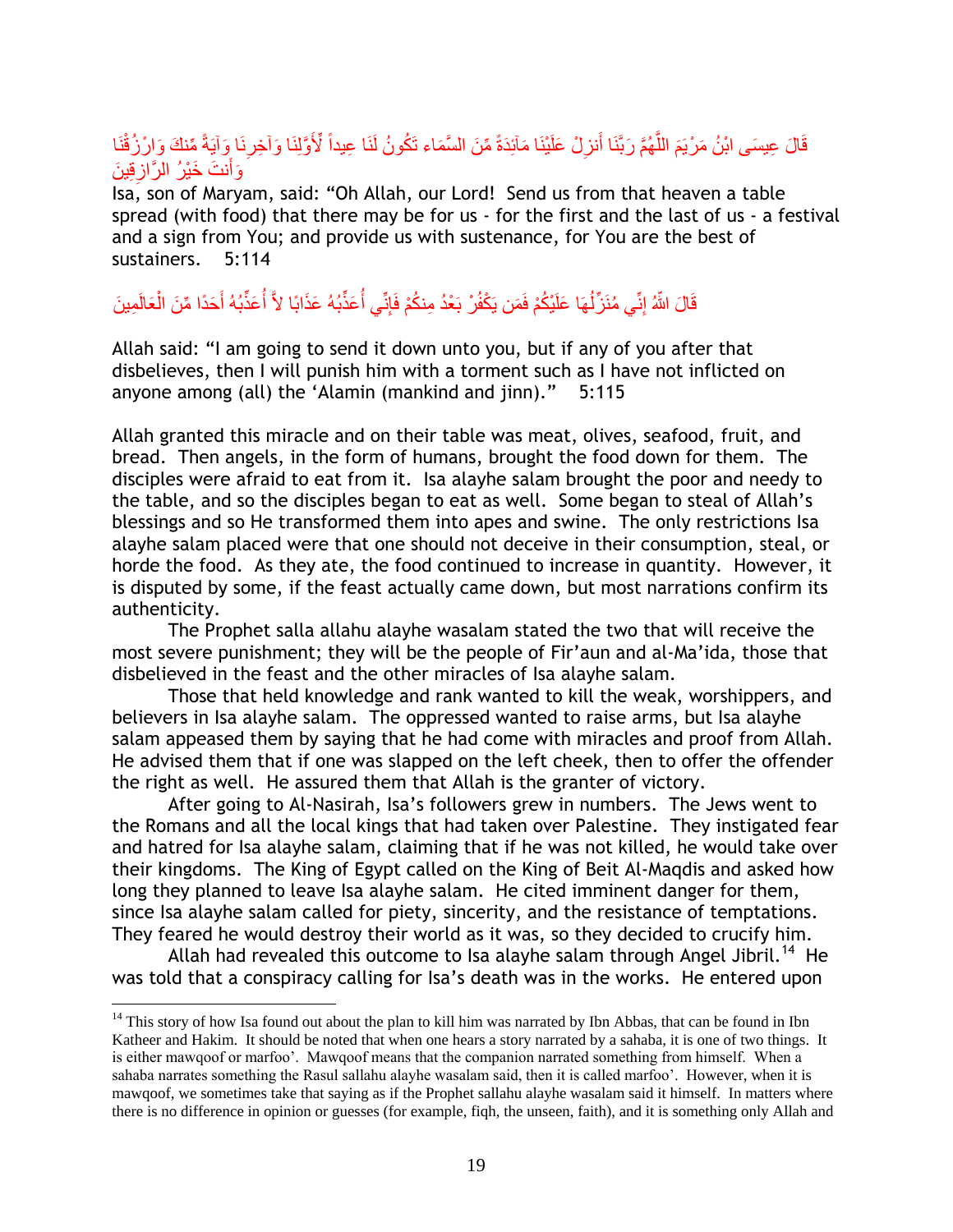his disciples after having bathed and revealed Jibril"s news. Isa alayhe salam asked his disciples who would sacrifice, and have their features altered to look like Isa alayhe salam. They would then take his place and be crucified. This person was promised a place in heaven with Isa alayhe salam. An adolescent volunteered by saying he would willingly take his place. Isa alayhe salam told him to sit and dismissed his zeal. He posed the question to the group, and again the boy was the only one to offer to sacrifice himself. Yet again, Isa alayhe salam disregarded him. Isa alayhe salam asked a third time, and the same boy spoke up. This time Prophet Isa alayhe salam wiped his head and gave him words of inspiration, as well as made dua for him. He cautioned the youth that Romans and Jews would enter and find him with Isa's physical features. He furthered continued to explain that he would be taken and killed. Throughout, they would not see Isa alayhe salam, since he would have ascended to the heavens.<sup>15</sup>

The Jews and Romans discovered where Isa alayhe salam and his followers were. According to a weak narration, they found where Isa alayhe salam was, through one of the disciples who was tortured and admitted, under pressure, where Isa alayhe salam had been hiding. The Romans and Jews entered upon the young boy, thinking he was Isa alayhe salam, and began to torture him. The boy, who was made to look like Isa alayhe salam, was taken and on his head they placed a crown of thorns. They nailed his feet and hands to a cross and he was crucified.

#### ِقَوْلِهِمْ إِنَّا قَتَلْنَا الْمَسِيحَ عِيسَى ابْنَ مَرْيَمَ رَسُولَ اللَّهِ وَمَا قَتَلُوهُ وَمَا صَلَبُوهُ وَلَكِنِ شُبِّهَ لَهُمْ وَإِنَّ الْذِينَ اخْتَلَفُواْ فِيهِ ْص َّن ِإ ْص ْص لَفِي شَكٍّ مِّنْهُ مَا لَـهُم بِهِ مِنْ عِلْمٍ إِلاَّ اتِّبَاٰعَ الظَّنِّ وَمَا قَتَلُوهُ يَقِينًا ْص

And because of their saying (in boast), "We killed Messiah Isa, son of Maryam, the Messenger of Allah," – but they killed him not, nor crucified him, but the resemblance of Isa was put over another man (and they killed that man), and those who differ therein are full of doubts.<sup>16</sup> They have no (certain) knowledge, they follow nothing but conjecture. For surely; they killed him not, Isa, son of Maryam. 4:157

The Jews not only bragged about killing a human being, but a messenger – a messenger from among ulu al'azm, and the best of messengers.

 $\overline{a}$ 

his messenger know, then we take it as if the Rasul said it, even if a companion has narrated it. There is no way that Ibn Abbas could have made this story up; he must have heard it from the Rasul at one time.

<sup>&</sup>lt;sup>15</sup> It is said in another narration that a man by the name of Yahuda al-Askhayooty, a disciple, was the one who deceived Isa alayhe salam and told the Romans and Jews where Isa was. Then in retaliation, Allah made him look like Isa and therefore, it was him who was crucified. This narration is weak and the one previously mentioned is the stronger one.

<sup>&</sup>lt;sup>16</sup> "And those who differ therein are full of doubts." The reason for this was due to the number of disciples there were. It is known that Isa had 12 disciples, which makes 13 including him. After crucifying who they thought to be Isa, there should have been 12 people. When the disciples were counted, only 11 were present. As Muslims, we believe that Isa had ascended and the 13<sup>th</sup> was crucified. This is why there was a discrepancy and they (Jews and Romans) were full of doubts.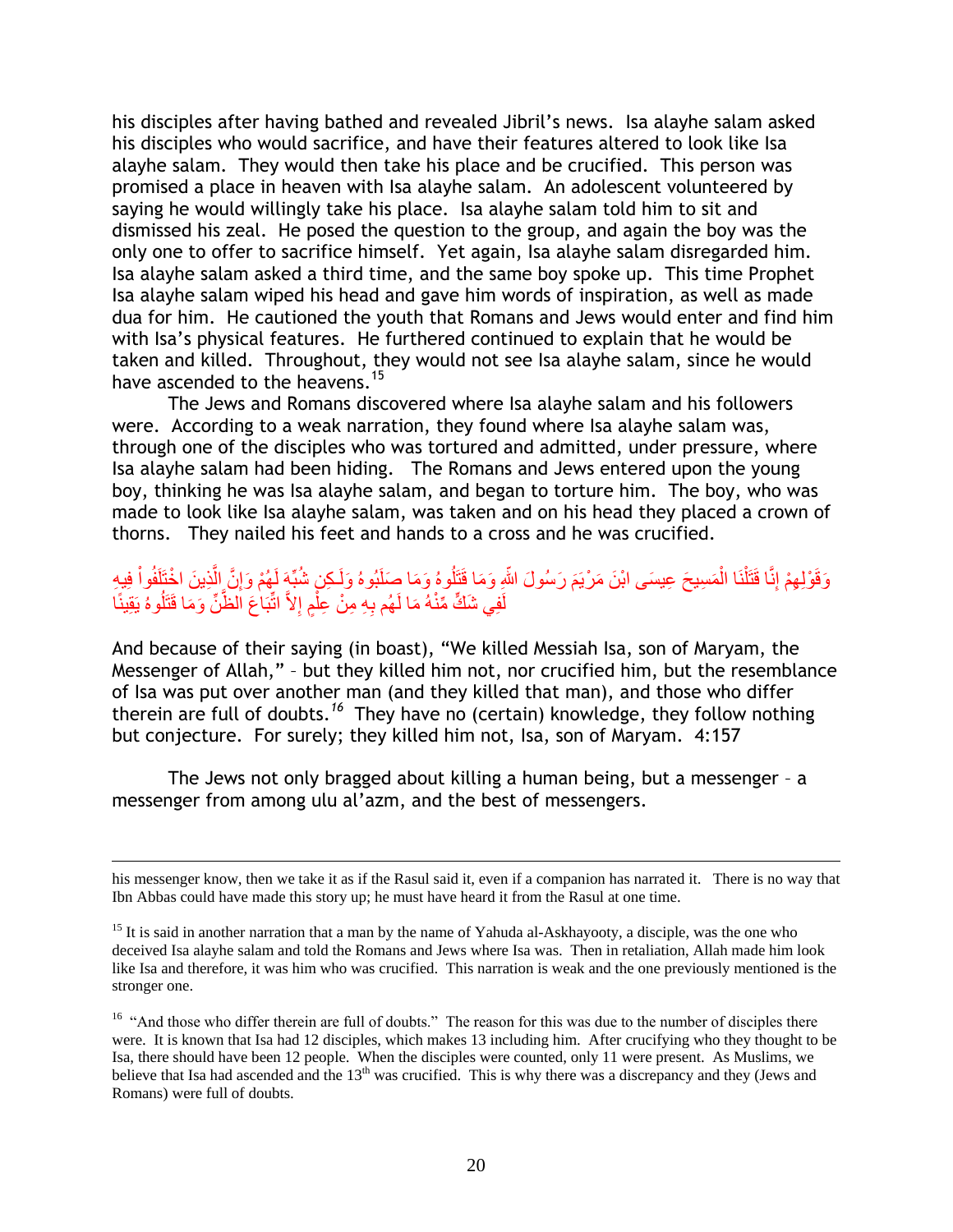#### وَمَكَرُواْ وَمَكَرَ اللَّهُ وَاللَّهُ خَيْرُ الْمَاكِرِينَ ِإ ْص ْص

And they (disbelievers) plotted (to kill Isa), and Allah planned too. And Allah is the best of those who plot. 3:54

After Isa's mother heard the news of the crucifixion, she was in a state of shock. She cried hysterically until she met a man who she knew to be Angel Jibril. He assured her that they did not kill her son, but someone who was made to look like him. She insisted that he had been crucified, but Angel Jibril revealed that Isa alayhe salam had ascended to the heavens.

A core belief of Islam is Isa"s ascension to heaven and that he is living and will return. The details of his ascension and his existence in the heavens are not known, as Allah knows best. Prior to his ascension, he had been in a state of sleep for three days. Allah said:

# اذ قال الله ياعيسى انى متوفيك ورافعك الى ومطهرك من الذين كفروا

And (remember) when Allah said: "Oh Isa! I will take you and raise you to Myself and clear you (of the forged statement that Jesus is Allah"s son) of those who disbelieve." 3:55

The term "wafat" that is used means sleep or death. Allah says:

## الله يتوفى الانفس حين موتها والتي لم تمت في منامها

In these verses, however, to be asleep is implied. The Prophet said that sleep is akin to death. Sleep is like a short death, just as the Prophet taught us to say after awaking, "Alhamdulilah alathy ahyana ba"ada amatna", Praise be to Allah, the One that gave us life after our death. The term "wafat" here, according to Ibn Abbas, signifies that Allah cast sleep upon him, possibly for three days.

## ويكلم الناس في المهد وكهلا

"He shall speak to the people in childhood and in maturity. And he shall be (of the company) of the righteous." 3:46

Another term used is "kahlan", meaning the height of youth. One attains maturity between the ages of 35-45. This period is called "kahlan". When Isa escalated to the heavens, he was 33 years old and will return as the same age. The miracle lies in his return to earth to complete his mission.

After Isa"s ascension, the disciples began to spread the message and continued to follow a righteous path. They were abused, oppressed, and tortured by the Jews of their time. So much so, that none remained alive.

People dispersed in all directions. Some claimed that Isa alayhe salam was God. Others claimed he was the son of God. Yet, others said that he is one of three parts - the Trinity.

Confusion continued until the arrival of the promised messenger – Muhammad salla allahu alayhe wasalam. He came to confirm the word of Allah and to clarify the position of Isa alayhe salam.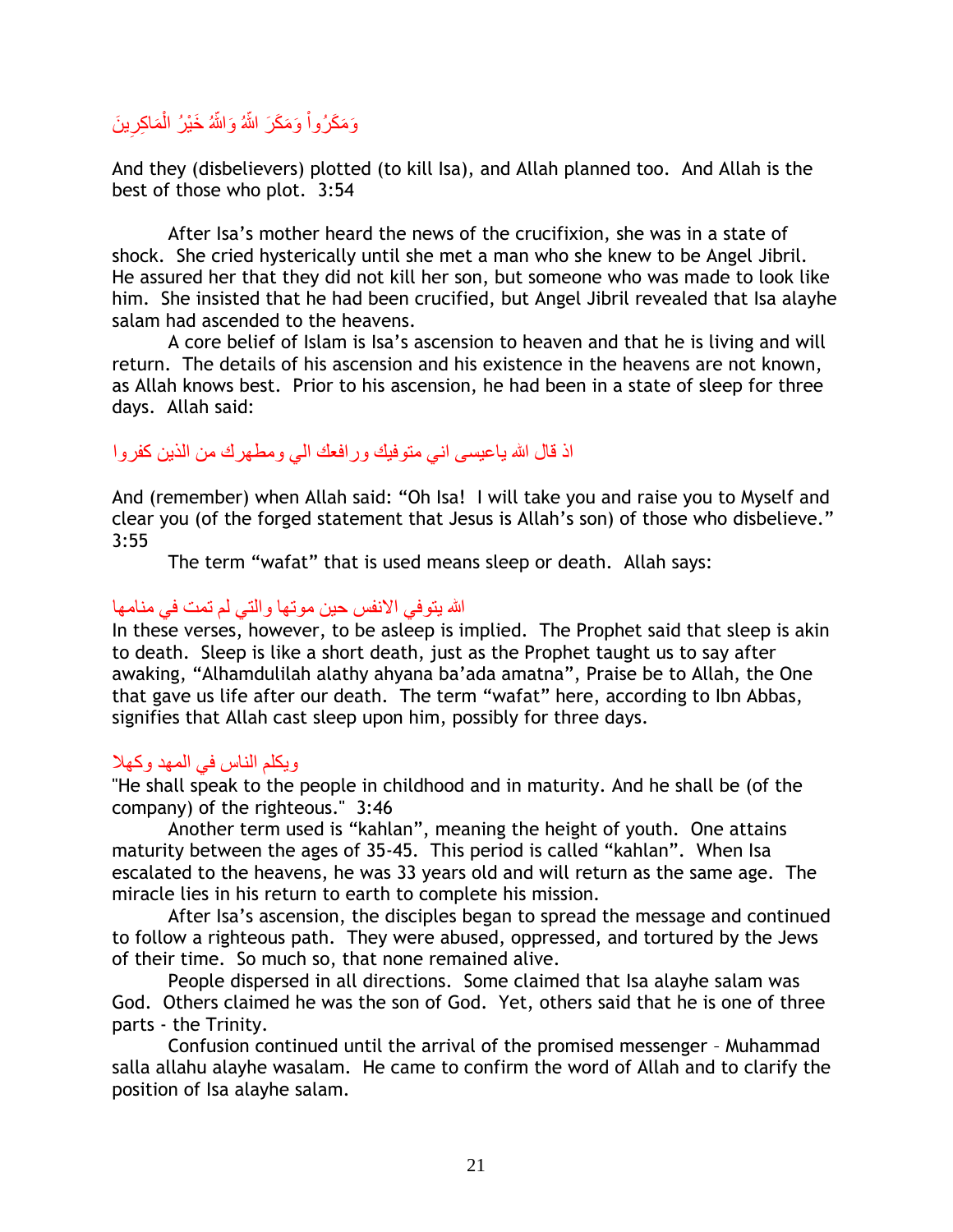#### َط لَقَدْ كَفَرَ الَّذِينَ قَالُوا إِنَّ اللَّهَ هُوَ الْمَسِيحُ ابْنُ مَرْيَمَ قُلْ فَمَنْ يَمْلِكُ مِنَ اللَّهِ شَيْئًا إِنْ أَرَادَ أَنْ يُهْلِكَ الْمَسِيحَ ابْنَ مَرْيَمَ ْص َط َط ِإ ْص ِإ َّن ِأُمَّهُ وَمَنْ فِي الْأَرْضِ جَمِيعًا وَبِلَّهِ مُلْكٌ السَّمَاوَاتِ وَالْأَرْضِ وَمَا بَيْنَهُمَا يَخْلُقُ مَا يَشَاءُ وَاللَّهُ عَلَى كُلِّ شَيْءٍ قَدِيرٌ ا<br>ا ْص ُن

Surely, in disbelief are they who say that Allah is the Mesiah, son of Maryam. Say: "Who then has the least power against Allah, if He were to destroy the Messiah, sone of Maryam, his mother, and all those who are on the earth together?" And to Allah belongs the dominion of the heavens and the earth, and all that is between them. He creates what He wills. And Allah is Able to do all things. 5:17

#### لَقَدْ كَفَرَ الَّذِينَ قَالُوا إِنَّ اللَّهَ هُوَ الْمَسِيحُ ابْنُ مَرِْيَمَ وَقَالَ الْمَسِيحُ يَا بَنِي إِسْرَائِيلَ اعْبُدُوا اللَّهَ رَبِّي وَرَبَّكُمْ إِنَّهُ مَنْ ِإ ْص ْص ِإ َّن يُشّْرِكْ بِاللَّهِ فَقَدْ حَرَّمَ اللَّهُ عَلَيْهِ الْجَنَّةَ وَمَأْوَاهُ النَّارُ وَمَا لِلظَّالِمِينَ مِن أنصار **ٔ** ْص َط ِإ ِإ

Surely, they have disbelieved who say: "Allah is the Messiah, son of Maryam." But the Messiah (Isa) said: "O Children of Israel! Worship Allah, my Lord and your Lord." Verily whosoever sets up partners (in worship) with Allah, then Allah has forbidden Paradise to him, and the fire will be his abode. And for the wrongdoers there are no helpers. 5:72

#### لَقَدْ كَفَرَ الَّذِينَ قَالُوا إِنَّ النَّهَ ثَالِثُ ثَلَاثَةٍ وَمَا مِنْ إِلَهٍ إِلَّا إِلَهٌ وَاحِدٌ وَإِنْ لَمْ يَنْتَهُوا عَمَّا يَقُولُونَ لَيَمَسَّنَّ الَّذِينَ كَفَرُوا َّن ِإ ِإ ِإ اَط ِإ ِإ َّن نْهُمْ عَذَابٌ أَلِيمٌ َط

They do Kuffar/infidels who say: Allah is one of three in a Trinity: for there is no god except One God. If they desist not from their word (of blasphemy), verily a grievous penalty will befall the blasphemers among them. 5:73

يَا أَهْلَ الْكِتَابِ لَا تَغْلُوا فِي دِينِكُمْ وَلَا تَقُولُوا عَلَى اللَّهِ إِلَّا الْحَقَّ إِنَّهَا الْمَسِيحُ عِيسَى ابْنُ مَرْيَمَ رَسُولُ اللَّهِ وَكَلِمَتُهُ ْص ْص ِإ ْص َط أَلْقَاهَا إِلَى مَرْيَمَ وَرُوحٌ مِنْهُ فَآمِنُوا بِاللَّهِ وَرَلسُلِهِ وَلَا تَقُولُوا ثَلَاثَةٌ انْتَهُوا خَيْرًا لَكُمْ إِنَّمَا إِلَّهُ إِلَيهٌ وَاحِدٌ سُبْجَانَهُ أَنْ َط ِإ ِإ ِإ ْص َط يَكُونَ لَهُ وَلَدٌ لَهُ مَا فِي السَّمَاوَاتِ وَمَا فِي الْأَرْضُ ِ وَكَفَى بِاللَّهِ وكيلا ِإ

O People of the Book! commit no excesses in your religion: nor say of Allah aught but the truth. Al-Masih 'Isa the son of Maryam was (no more than) A Messenger of Allah, and His Word, which He bestowed on Maryam, and a Spirit proceeding from Him: so believe in Allah and His Messengers. Say not "Trinity": desist: it will be better for you: for Allah is One God: glory be to Him: (far Exalted is He) above having a son. To Him belong all things in the heavens and on earth. And enough is Allah as a Disposer of affairs. 4:171

#### ِقَالَتِ الْيَهُودُ عُزَيْرٌ ابْنُ اللَّهِ وَقَالَتِ النَّصَارَى الْمَسِيحُ ابْنُ اللَّهِ ذَلِكَ قَوْلُهُمْ بِأَفْوَاهِهِمْ يُضِاهِئُونَ قَوْلٍ الِّذِينَ كَفَرُوا َّن َط ِإ ْص ْص مِنْ قَبْلُ قَاتَلَهُمُ اللَّهُ أَنَّى يُؤْفَكُونَ َط

The Jews call 'Uzair a son of Allah, and the Christians call Al-Masih the son of Allah. That is a saying from their mouth; (in this) they but imitate what the Unbelievers of old used to say. Allah's curse be on them: how they are deluded away from the Truth! 9:30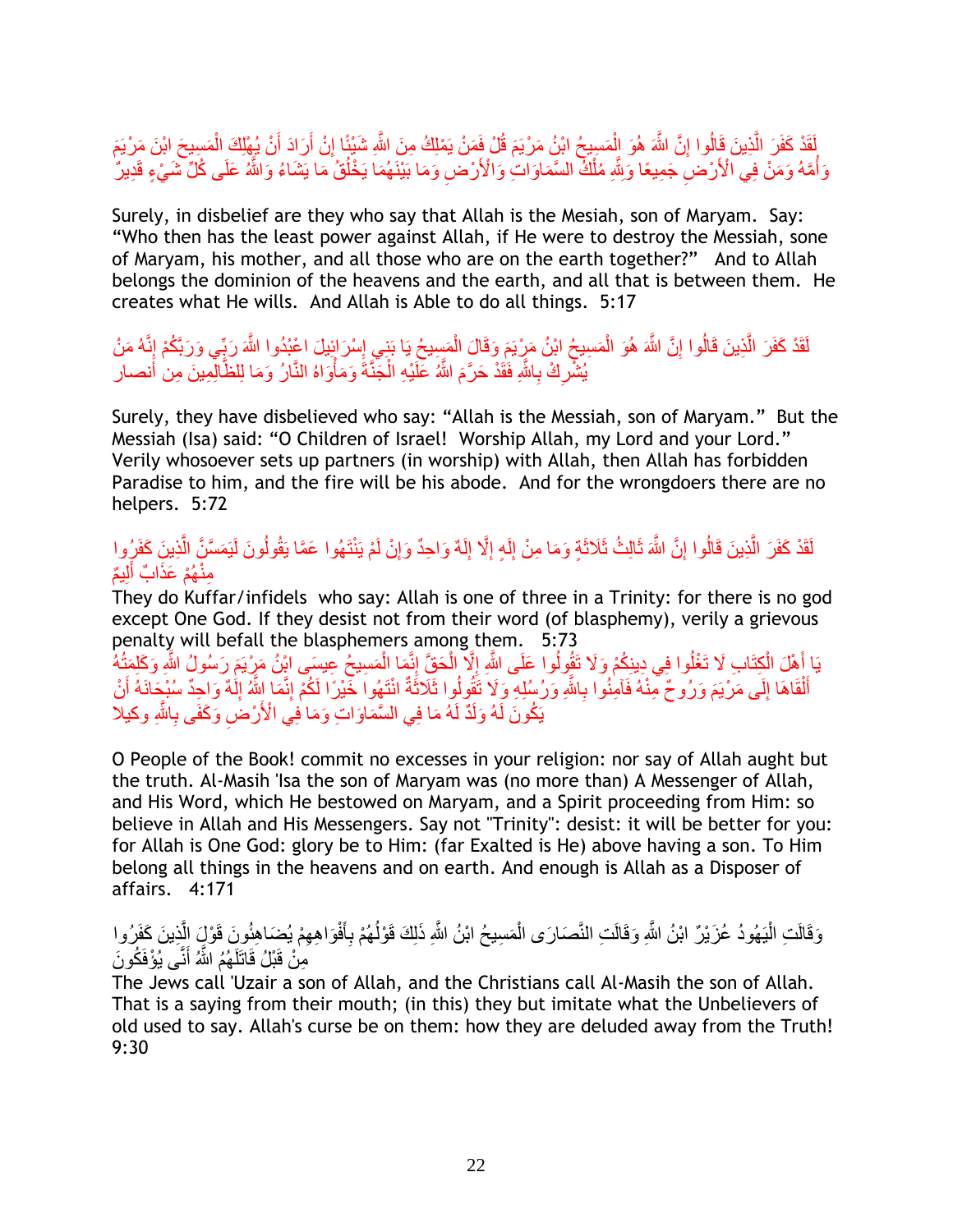The return of Isa alayhe salam is a well-anticipated event for Jews, Christians, and Muslims. Many years after Isa's ascension, Prophet Muhammad salla allahu alayhe wasalam met him during Isra and Al-Ma"araj, where he saw him walking around the Ka"abah in the second heaven. Prophet Muhammad salla allahu alayhe wasalam also described him in another hadith, narrated by Abu Dawood, so that one would be able to recognize him upon his return.

He had a fair complexion with a ruddiness to his skin. His complexion was pure and radiant, as if glowing with beads of water. Isa alayhe salam was neither tall nor short. His hair was described as neither curly nor straight, with a soft texture. It was long and reached half-way down his back, glistening as if it were wet or oiled. His physical frame was well built with broad chest and shoulders. Though he was full figured, he was neither fat nor thin.

Since his escalation to the heavens, it was apparent that it was not an actual death – just the end of his existence on earth for a given time. Therefore, he must return again once more to complete his mission and die. His return will discredit the claims the Jews and Christians made regarding his crucifixion. The world will be shown that the mission of Isa alayhe salam was Islamic since he will rule with the sharia" legislation upon his return.

Isa"s return is an actual sign of the advent of the Judgment Day. He will return in the east near Damascus. He will come down near a white minaret with each hand on a wing of an angel. His head will be bowed down to Allah and from it will fall beads of sweat, dripping as though they were pearls or diamonds.

He will descend upon Palestine heading for Beit Al-Maqdis during the time of iqama for the prayer of Fajr or Asr. The imam will have immediately recognized his presence and will ask him to lead the prayer. Isa alayhe salam will decline stating that the iqama was for the Muslims, and they are to lead one another. This implies that he has not returned with a new message, but rather as a follower of the message of Prophet Muhammad salla allahu alayhe wasalam, since all prophets came with the message of Islam.

After the prayer, Isa alayhe salam orders the door of Beit Al-Maqdis be opened and that is when they see Dajjal with 70,000 Jewish soldiers. Dajjal will melt as salt dissolves in water, at the sight of Isa – his fear of Isa alayhe salam will be so great! This will be Isa"s first task to eliminate the Dajjal, who will attempt to run, but Isa alayhe salam along with the help of the Muslims will strike him down at Bab Al-Lid (door). He will end the evil reign of the Dajjal.

Another important task Isa alayhe salam will carry out upon his arrival will be to break the cross. This action will illustrate the incorrect belief that it has come to signify. He will then continue to slaughter all the pigs of the world, since it was revealed in the Bible to abstain from eating pork. However, since this revelation was tampered with, people continued in their consumption of this unclean animal. This action will illustrate the incorrect detailed belief of the Christians after their tamper. Lastly, we will also call people to tawheed, or the oneness of Allah.

It is described in one hadith that Isa alayhe salam will live on earth for 40 years, while another states he will live for seven. This has been a cause of confusion, though the matter is relatively simple, meaning that his life on earth will total 40 years (his ascension at the age of 33 plus the seven upon his return). He will die at the age of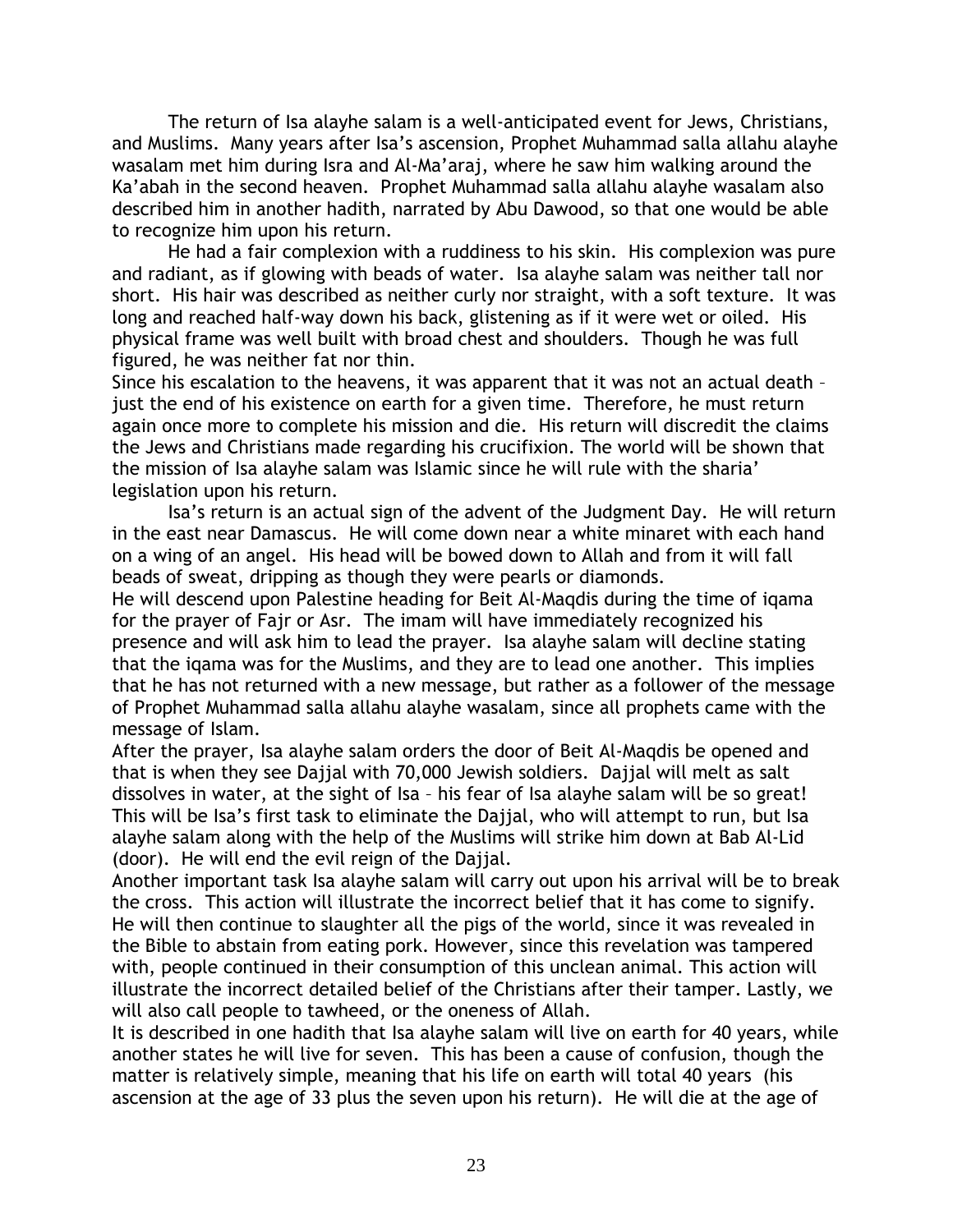40 and the Muslims will perform janazah prayer upon him, and according to scholars he will be buried in Medina next to the prophet Muhammad salla allahu alayhe wasalam.

During the seven years, Islamic rule will have been established as the supreme religion. Peace and tranquility will have been spread on the earth and iman (faith) will have been instilled in the hearts of mankind.

Allah reveals to Isa alayhe salam during this time that there are people called Gog and Magog will attack mankind. At that point in time, they established their dominance on earth and will then wish to reign what is in the skies. As they spread their rule, they will eat all crops and drink an equivalent of an ocean. They destroy pillage and ravage all that comes in their path. It is said that as the first of them pass by a body of water, the last of them will say there once was water here. Their mischief and oppression was limitless and Allah ordered Isa alayhe salam and his followers to seek refuge in the mountain of Al-Tur. There they plead with Allah and made dua for Him to destroy them. The oppressor is always destroyed by the most innocuous means to illustrate the insignificance of their existence. Therefore Allah brought about their destruction through worms in their neck which killed each one.

After Gog and Magog are killed, Isa alayhe salam and his followers leave Al-Tur and find the earth full of their rotting corpses. Their smell and the froth that will come from their mouths will be so potent that it will corrupt the world and make it unlivable. Again Isa alayhe salam and his believers will make dua to Allah to remove their bodies. Allah will answer their prayers and will send birds with long necks like those of a camel to do away with their bodies. The stench of the bodies will still be prevalent so Allah will send wind and rain which will leave the earth clean and pure.

Allah then will order the earth to bring forth its blessings and all evil will be eliminated and the inhabitants of the earth will reside in peace.<sup>17</sup> Finally, Isa alayhe salam will perform Hajj, travel to Madina, and will pass away there. The Muslims pray upon him, and he will be buried next to the Prophet Muhammad salla allahu alayhe wasalam and Abu Bakr. Soon after all the good people of the earth will die by a breeze, leaving only the evil ones behind who will hear the final trumpet. The evil will reach a point where there will be open lewdness and rampant transgression. This will indicate the end of time and the beginning of the judgment.

The final days will be trying times for all. The return of Isa alayhe salam will be a blessing for the righteous and an eradication of all evil and wrong doers. Allah"s supreme plan for mankind and his messenger's (Isa) role on earth will be fulfilled. The story of Isa alayhe salam is one that brings hope and comfort for believers during the most dire times in the history of the world. All things will perish before the Day

 $\overline{a}$ 

 $17$  There will be so much peace and blessing on the earth, so much so that even humans will be able to cohabit with animals without fear of harm. A lion and camel eat together, cow and a tiger, sheep and a wolf will graze with each other in harmony. A wolf will be the servant of a sheep. A young boy will pass by a lion unharmed, like a young girl will pass by a snake. There will be peace and prosperity throughout the universe without oppression, because of the baraka that Isa will be given, as he said "Allah made me a blessing wherever I am." There will be so much baraka (blessing) in food, that it is described in a hadith that a pomegranate will feed a large group of people. They will be able to use its skin as a tent, implying its abundance. Allah will place his blessings in wealth and food. For example, a cow will feed a large population, a calf will be enough for a town, a lamb will suffice for a tribe. (Hadith can be found in Muslim).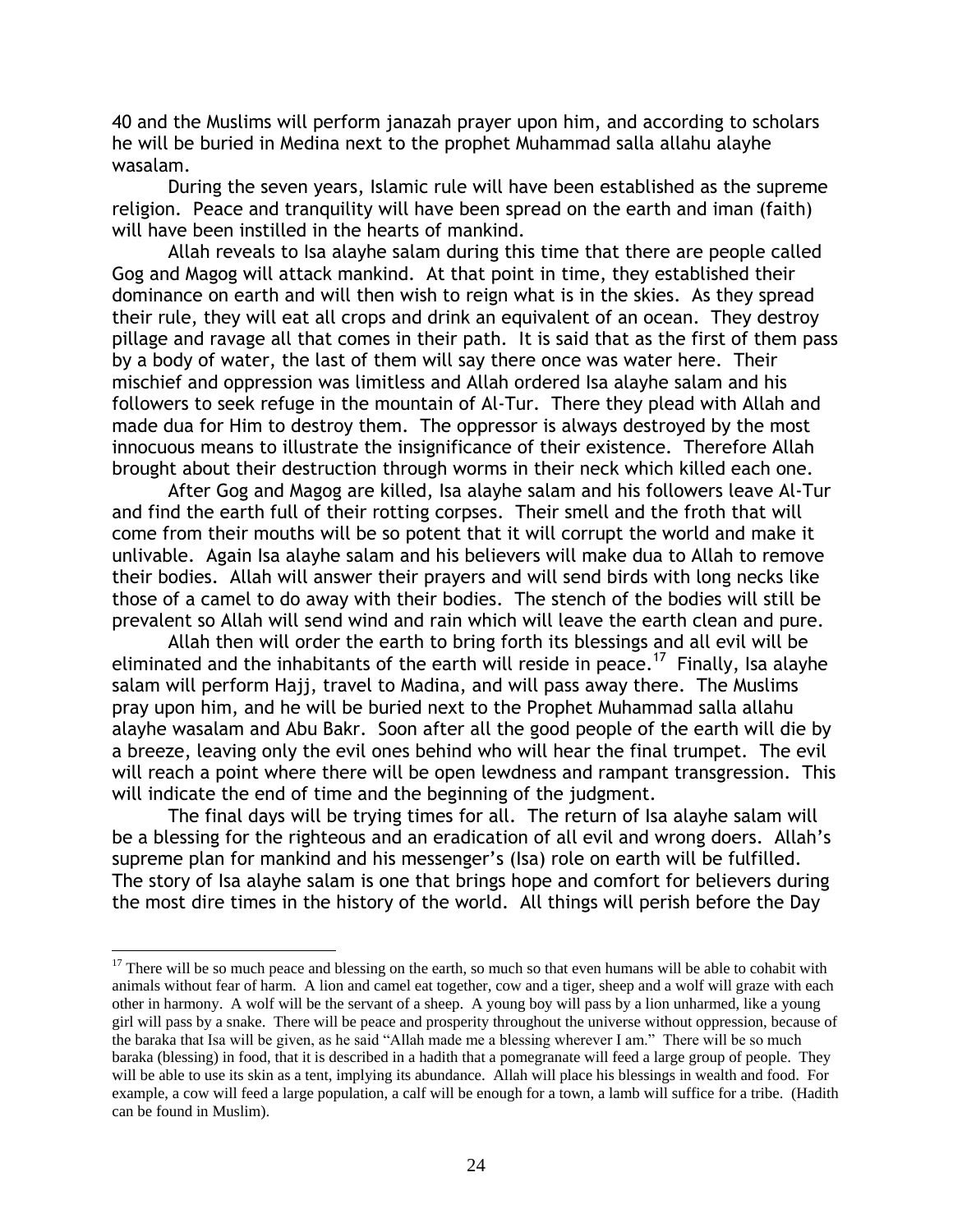of Judgment and all things destined will have been accomplished. So the role of Isa alayhe salam is one of the most critical one's in Allah's plan.

May He strengthen the hearts of the believers and have mercy on them during those desperate times. May He hold our hearts steadfast to the religion of truth and not allow them to digress (stray) from it. He alone we ask, He alone we seek for our strength, and He alone we ask to accept our doings. Allahumma Ameen.

Allah burdens not a person beyond his scope. He gets reward for that (good) which he has earned, and he is punished for that (evil) which he has earned. "Our Lord! Punish us not if we forget or fall into error, Our Lord! Lay not on us a burden like that which You did lay on those before us; our Lord! Put not on us a burden greater than we have strength to bear. Pardon us and grant us Forgiveness. Have mercy on us. You are our Maula and give us victory over the disbelieving people." (Surat Al-Baqara: 286)